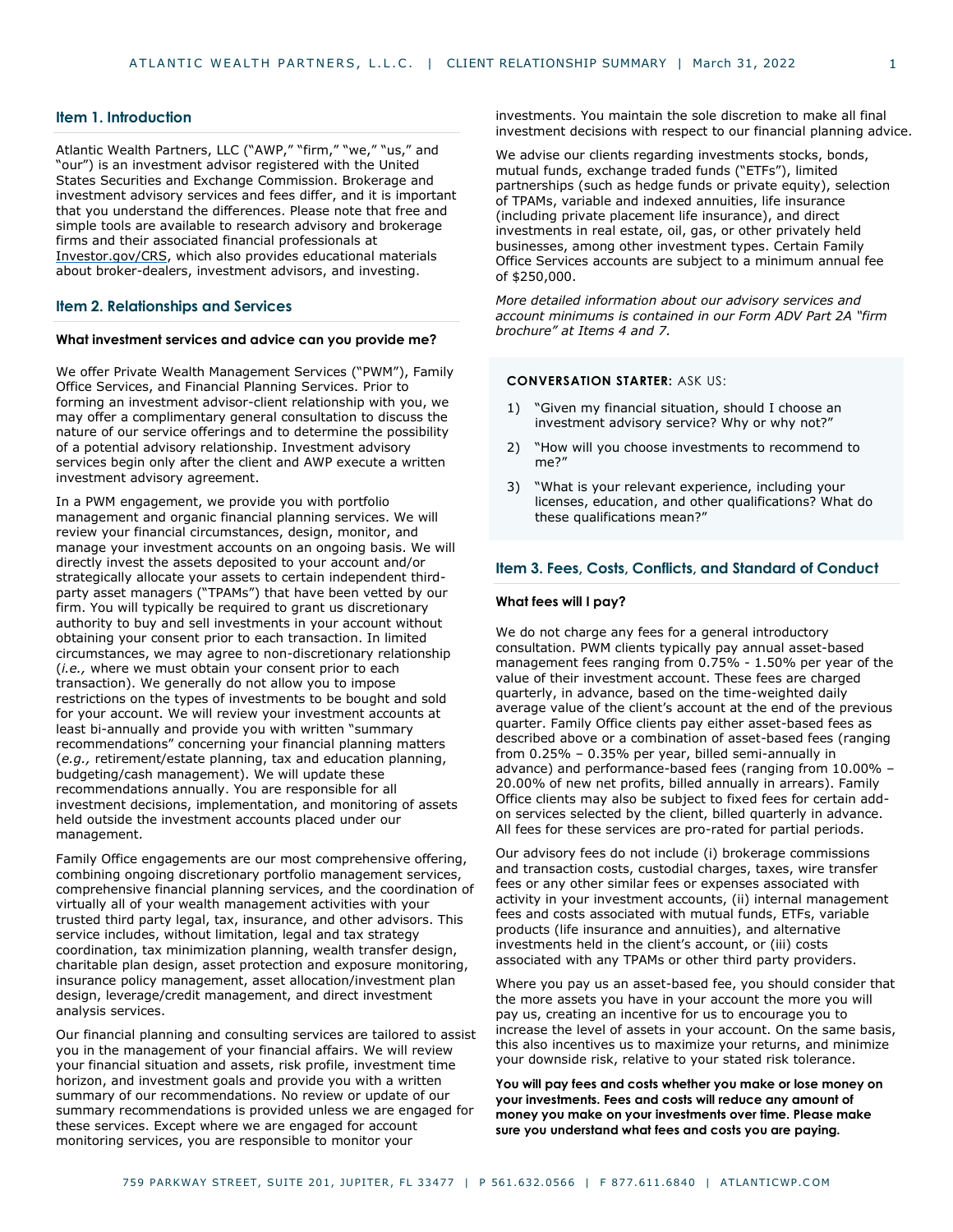*More detailed information about our advisory fees is contained in our Form ADV Part 2A "firm brochure" at Item 5.* 

# **CONVERSATION STARTER:** ASK US:

"Help me understand how these fees and costs might affect my investments. If I give you \$10,000 to invest, how much will go to fees and costs, and how much will be invested for me?"

## **What are your legal obligations to me when acting as my investment advisor? How else does your firm make money and what conflicts of interest do you have?**

*When we act as your investment advisor*, we must act in your best interest and not put our interest ahead of yours. At the same time, the way we make money creates some conflicts with your interests. You should understand and ask us about these conflicts because they can affect the investment advice we provide you. Here are some examples to help you understand what this means:

**Example 1:** The value of your asset-based advisory fee account goes up, and while the annual percentage we charge may stay the same, the total compensation you pay us goes up proportionately.

**Example 2:** Your account value goes down, but you still must pay us an asset-based fee advisory fee proportional to your assets under management.

Representatives of our firm are individually licensed to sell insurance, may sell insurance products to clients, and may receive commissions in connection with such transactions. AWP is also affiliated with Prudent Insurance, LLC, a licensed general insurance agency which may also receive compensation as a result of sales of insurance products to clients. Certain representatives of our firm are individually licensed real estate brokers and may receive customary fees and commissions associated with real estate transactions conducted on the behalf of advisory clients. We are also affiliated with Stephen T. Olson, Inc. a licensed real estate brokerage firm which may also receive compensation as a result of real estate transactions with clients. We are also affiliated with AWP Tax & Trust Solutions, LLC, a tax planning and preparation firm which may also receive compensation as a result of referrals of our advisory clients.

AWP may recommend that clients purchase interests of certain privately offered pooled investment vehicles ("Affiliated Funds") that are sponsored, managed, and advised by AWP and/or its affiliates, some or all of whom may share personnel. When clients elect to purchase interests in our Affiliated Funds, certain of AWP's personnel and affiliates will benefit and receive additional compensation indirectly as a result of such transactions.

Advisory fees paid to AWP are separate and distinct from any commissions or other compensation which may be received by representatives of our firm or our affiliates. Our advisory fees will not be reduced by the amount of any commissions or other compensation received by any of our affiliates. The foregoing arrangements create conflicts of interest with clients. As

fiduciaries, we will only transact business, recommend insurance products, or recommend investments in the Affiliated Funds or the services offered by our affiliates when fully disclosed, suitable, and appropriate for the client. You are never obligated to use any of our representatives or affiliates for any of the foregoing products or services and you are never obligated to invest in the Affiliated Funds.

*More detailed information related to these conflicts of interest is contained in our Form ADV Part 2A "firm brochure" at Items 5 and 10.* 

## **CONVERSATION STARTER:** ASK US:

"How might your conflicts of interest affect me, and how will you address them?"

# **How do your financial professionals make money?**

Our financial professionals are compensated with annual salaries and/or discretionary bonuses. Additional compensation may be received as described above.

*More detailed information about our conflicts of interest is contained in our Form ADV Part 2A "firm brochure" at Items 5 and 10.* 

# **Item 4. Disciplinary History**

### **Do you or your financial professionals have legal or disciplinary history?**

No. We encourage you to visit [Investor.gov/CRS](http://www.investor.gov/CRS) for a free and simple search tool to research any of our financial professionals.

### **CONVERSATION STARTER: ASK US:**

"As a financial professional, do you have any disciplinary history? For what type of conduct?"

# **Item 5. Additional Information**

Additional information regarding our firm, including our firm brochure and this Client Relationship Summary can be obtained by visiti[ng https://adviserinfo.sec.gov/firm/summary/289440,](https://adviserinfo.sec.gov/firm/summary/289440) our firm website [at www.atlanticwp.com,](http://www.atlanticwealthpartners.com/) or by contacting us by telephone at 561-632-0566. We are always available to answer any of your questions.

## **CONVERSATION STARTER:** ASK US:

"Who is my primary contact person? Is he/she a representative of an investment advisor or a broker dealer? Who can I talk to if I have concerns about how this person is treating me?"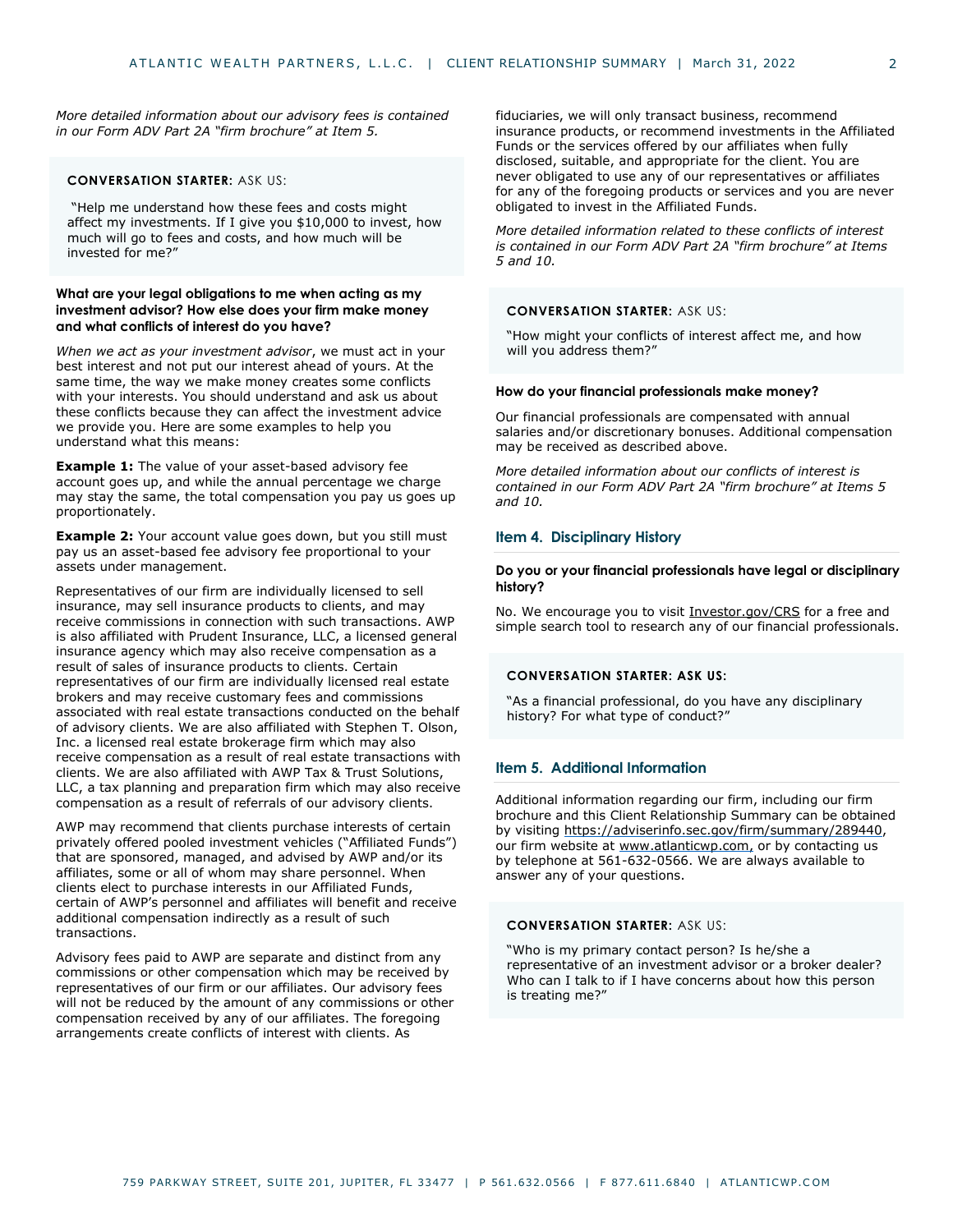<span id="page-2-0"></span>

Part 2A of Form ADV March 31, 2022

759 PARKWAY STREET, SUITE 201, JUPITER, FL 33477 P 561.632.0566 | F 877.611.6840

www.atlanticwp.com

# **Firm Contact:**

STEPHEN T. OLSON Founder and Managing Principal

his brochure provides information regarding qualifications and business practices of Atlantic Wealth Partners, L.L.C. ("Atlantic Wealth Partners"). If you have questions about the contents of this brochure, please call us at (561) 632-0566. The information in this brochure has not been approved or verified by the United States Securities and Exchange Commission ("SEC") or by any state securities authority. Additional information about our firm is available on the SEC's website at www.adviserinfo.sec.gov by searching for our firm by name or by its unique CRD number (CRD No. 289440). T

<span id="page-2-1"></span>Please note that the use of the term "registered investment adviser" and description of our firm and/or our associates as "registered" does not imply a certain level of skill or training. Clients are encouraged to review this firm brochure and any brochure supplements for more information on the qualifications of our firm and our associates.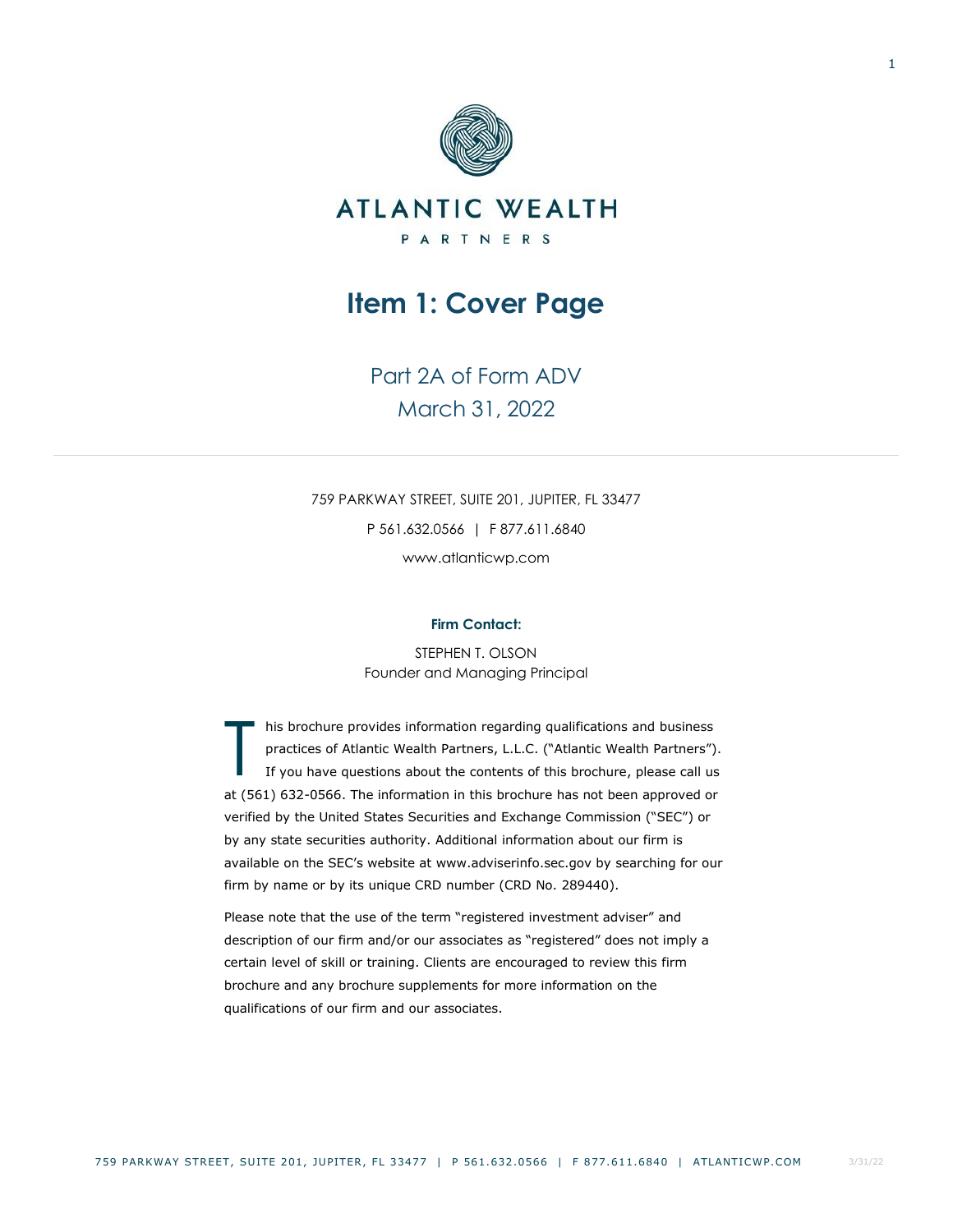## **Item 2: Material Changes**

Open communication and transparency form the foundation of our client relationships. Atlantic Wealth Partners will provide you with complete and accurate information in a timely manner. We encourage all current and prospective clients to read this brochure carefully and encourage you to discuss any questions you may have with us by contacting as at the telephone number on the cover page. Your feedback ensures that we continually improve.

We are required to notify you of all material changes to our brochure on at least an annual basis. This brochure reflects the following material changes since the filing of our last annual update to this document dated February 9, 2021.

- Item 5 has been amended to reflect that we require a minimum annual fee of \$250,000 for certain Family Office Services accounts;
- Item 10 has been updated to reflect that our affiliate, AWP Tax Planning, LLC, is now known as AWP Tax & Trust Solutions, LLC.

We will update this brochure and summarize in this Item 2 the occurrence of any material changes with respect to our business in accordance with applicable law. All current clients will receive a Summary of Material Changes to this and subsequent brochures within 120 days of the close of our fiscal year and certain additional updates regarding changes with respect to our firm and our business practices as they may occur. Updated information concerning these changes will be provided to you free of charge. A Summary of Material Changes is also included within our brochure found on the SEC's website at www.adviserinfo.sec.gov. You can obtain additional information about our firm by searching for us on the foregoing website by our firm name or by our unique CRD number (289440).

A copy of this brochure will be provided to you free of charge by contacting us at the telephone number reflected on the cover page.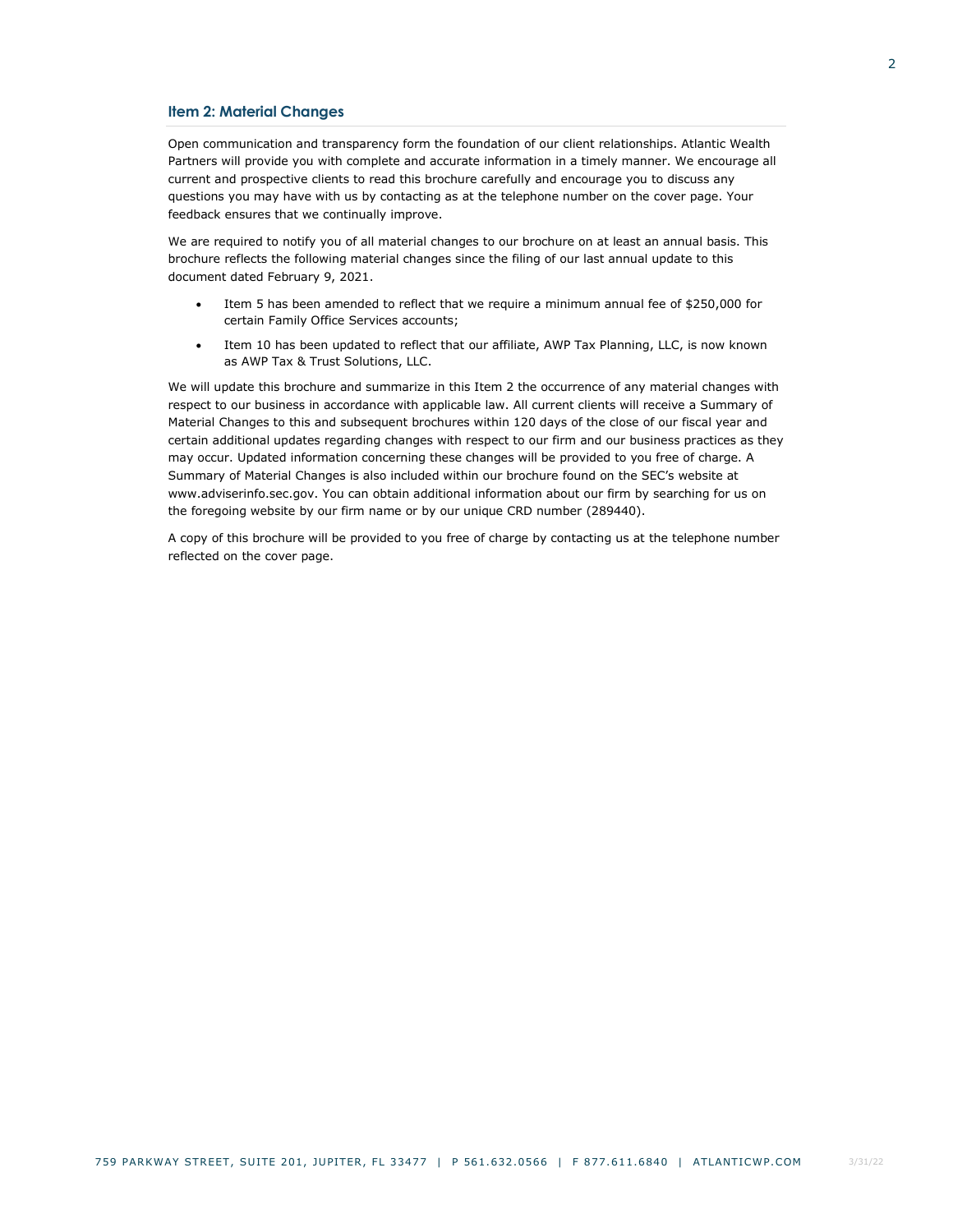<span id="page-4-0"></span>

| Item 11: Code of Ethics, Participation or Interest in Client Transactions & Personal Trading 12 |  |
|-------------------------------------------------------------------------------------------------|--|
|                                                                                                 |  |
|                                                                                                 |  |
|                                                                                                 |  |
|                                                                                                 |  |
|                                                                                                 |  |
|                                                                                                 |  |
|                                                                                                 |  |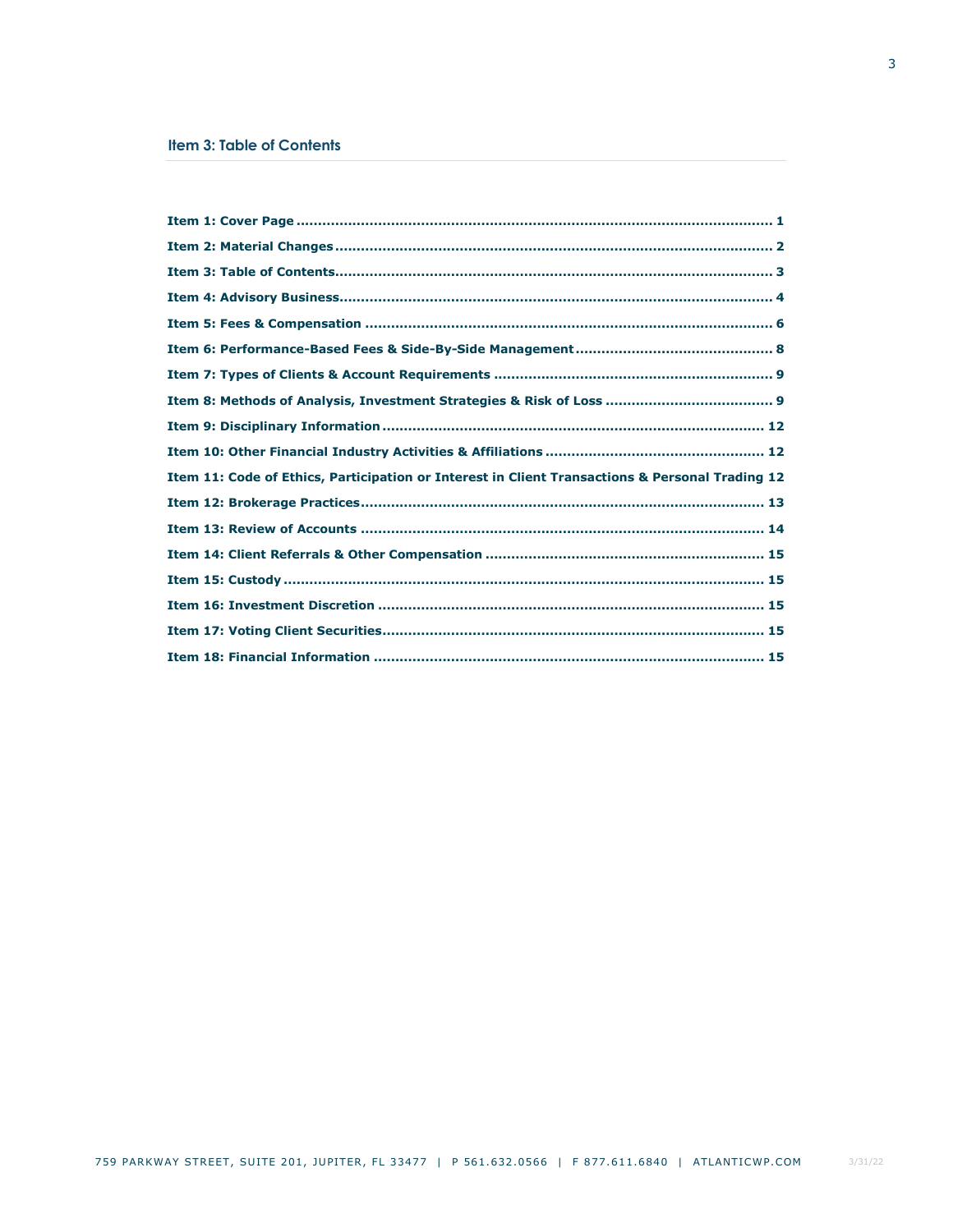# <span id="page-5-0"></span>**Item 4: Advisory Business**

### **Our Firm and Our Services**

Atlantic Wealth Partners is an SEC registered investment advisor established in 2017 as a limited liability company formed under the laws of the State of Florida. Stephen T. Olson is the founder and sole Managing Principal of our firm. Our principal office is located in Jupiter, Florida.

The information contained below describes our investment advisory services, practices, and fees. Please refer to the description of each investment advisory service listed below for information on how we tailor our services to the needs of our clients. As used throughout this firm brochure, the words "we," "our," "firm," "AWP" and "us" refer to Atlantic Wealth Partners, and the words "you," "your," and "client" refer to you as either a client or prospective client of our firm.

We provide individuals and families with customized, comprehensive wealth management, financial planning, and investment advisory services to meet their goals while remaining sensitive to their emotional and financial tolerance to risk, and the time horizon for their investments and financial objectives.

As your fiduciary, it is our legal and moral duty to always act in your best interests. This is accomplished by understanding the details and challenges of our clients' financial lives. Together, we:

- 1. Identify areas of financial, legal, and tax exposure in order to establish and set clear financial objectives; and
- 2. Collaborate and coordinate with your tax and legal advisors to establish clear, written, and unbiased recommendations.

Prior to forming an investment advisor-client relationship with you, we may offer a complimentary general consultation to discuss the nature of our service offerings and to determine the possibility of a potential advisory relationship. Investment advisory services begin only after the client and AWP execute a written investment advisory agreement. There is no obligation to engage our firm for further services.

We offer the following investment advisory services to our clients:

### **Private Wealth Management ("PWM") Services**

Our PWM Services deliver thoughtful, robust, ongoing portfolio/asset management and organic financial planning services to our clients. Our long-term relationship with you under this program is strengthened by regular information share meetings focused on goal-driven strategy and execution.

As a PWM Services client, you will typically be required to grant AWP *discretionary authority* to manage your designated account(s). This means AWP will be authorized to implement its investment recommendations directly within your designated account(s) held at the custodian without obtaining your prior approval for each specific transaction. We will only exercise this authority in accordance with our understanding of your unique investment objectives, needs, and suitability. In rare instances, we may agree to manage your account on a non-discretionary basis. In these circumstances, we will be required to obtain your approval prior to implementing any transactions within your account.

During the initial and early stage information share meetings we seek to review, evaluate, and understand the entirety of your financial situation, existing resources, goals and your tolerances for risk. We will then develop, document, and share our immediate considerations to further your stated goals.

Based on our dialogue and the supporting information, we will then develop and present you with a detailed, individualized investment portfolio typically encompassing low-cost mutual funds and ETFs, fixed income instruments (including, without limitation, treasuries, money market funds, corporate bonds, asset-backed securities, municipal bonds and international bonds) individual equity securities (*i.e.,* stocks), and/or other public and private securities or investments. We may also advise on any legacy assets contained in your account at the onset of our relationship, as you may request.

Depending on your investment objectives and needs, we may utilize an "Overlay Management Feature" that creates a custom asset allocation model for your account incorporating the use of certain independent thirdparty asset managers, sub-advisors, and/or private investment managers (collectively, "TPAMs") that we may recommend to manage all or a portion of your account. We will only recommend TPAMs when we believe the same to be in your best interests, acting as your fiduciary. Through our overlay feature, we will recommend allocations of your assets to the recommended TPAMs who will in-turn conduct investment research, implement trade orders, invest and reinvest your assets in the strategy designated by our firm on a discretionary basis, and perform any necessary periodic rebalancing of your account. You will be provided with a copy of each recommended TPAM's Form ADV Part 2 (or equivalent disclosure information) prior to entering into any TPAM engagements.

Following implementation of your initial investment portfolio, we will monitor the performance of your account on an ongoing basis, including any assets managed by TPAMs, and implement changes as needed or appropriate, in consideration of current economic conditions, our market opinions and assumptions, and your individual financial circumstances, all in pursuit of your ultimate investment goals. It is your ongoing responsibility to advise us in writing of any material changes to your financial circumstances during our relationship.

In addition to ongoing management of your investment portfolio, we will also provide you with financial planning services that may encompass a variety of topics such as retirement and estate planning, investment planning, education planning, tax planning, debt/credit analysis, charitable giving, and other areas, as may be relevant to you. These planning services will include delivery of an informal written summary or checklist of action items and recommendations addressing the selected financial topics ("Summary Recommendations"). Our Summary Recommendations will be updated annually, or otherwise, at your reasonable request. Frequent requests for updates of our Summary Recommendations may require payment of additional fees at our then applicable rates.

Implementation decisions regarding any of our Summary Recommendations for assets held away from the accounts we manage directly are at the exclusive discretion of the client and may be completed by our firm, at your option, subject to the payment of applicable advisory fees. You are under no obligation to use our firm to implement any of our Summary Recommendations for assets held away.

### **Financial Planning, Consulting, and Analysis Services**

We offer stand-alone Financial Planning Services that typically encompass preparation of dynamic, easily understood, and actionable recommendations, based on a thorough evaluation of your personal financial situation and objectives. The customized action plan we will provide you specifies strategic measures for your immediate implementation and execution into your existing financial planning activities. Our Financial Planning Services may encompass some or all of the following topics:

- investment planning;
- retirement planning;
- estate planning;
- charitable planning;
- education planning;
- corporate and personal tax planning;
- cost segregation studies;
- corporate structure;
- real estate analysis;
- mortgage/debt analysis;
- insurance analysis;
- credit evaluation;

4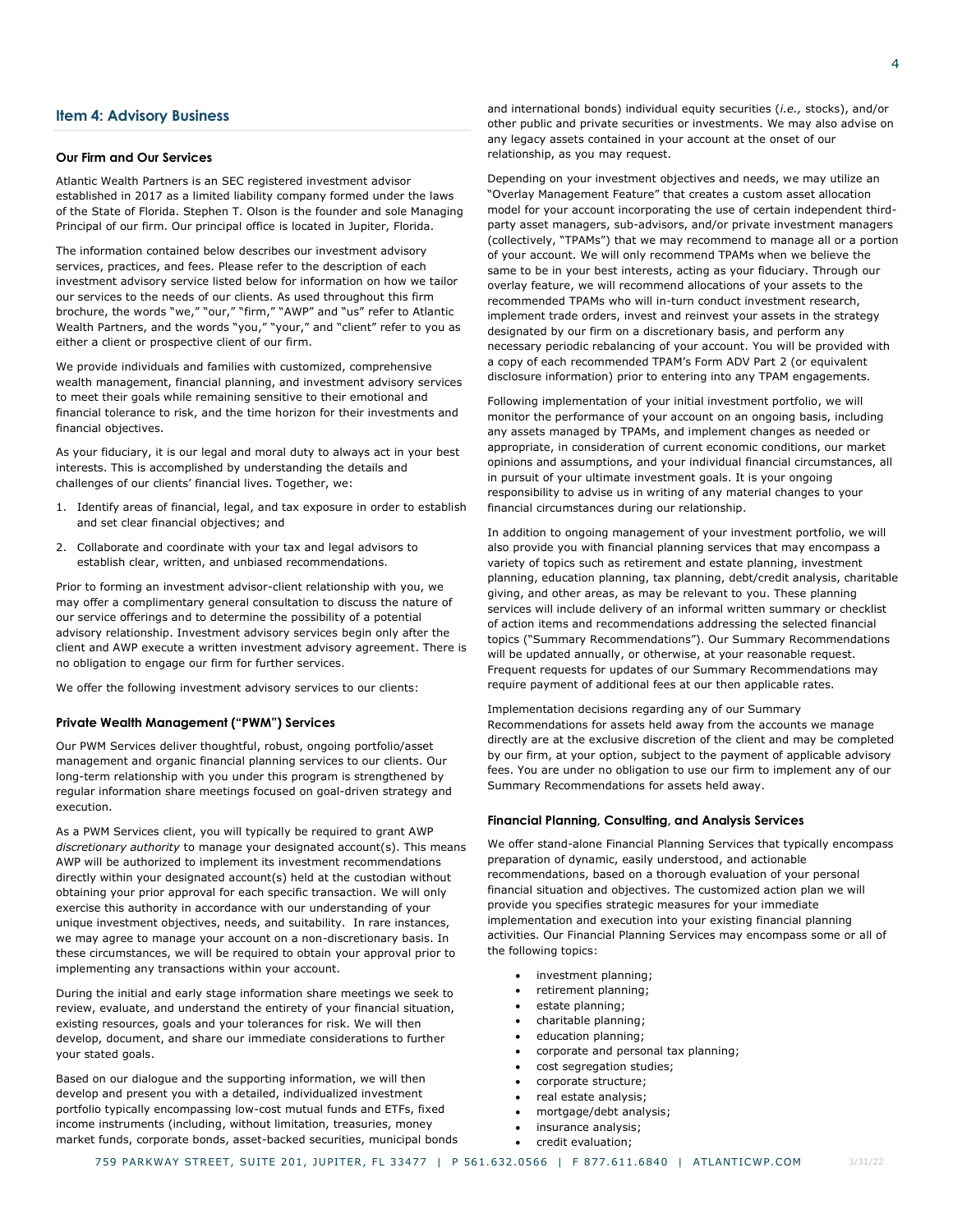- third party asset manager selection; and
- ongoing asset monitoring.

With the exception of ongoing asset monitoring services, assuming prompt provision of all information from the client, our financial planning services are typically completed within 30-60 days of our engagement. Unless specifically requested by the client and agreed in writing, our performance of these services is not typically accompanied by delivery of a formal written financial plan, but instead may take the form of an informal written summary or checklist of action items and recommendations. Our final set of recommendations will only be updated upon your specific request and upon re-engagement of our firm for such update(s) and the payment of a new advisory fee. Implementation of our recommendations will be at the exclusive discretion of the client and may be completed by our firm, at your option, for an additional cost. You are under no obligation to use our firm to implement any recommendations provided.

Our asset monitoring services include ongoing monitoring of investment accounts selected by the client. We will monitor your accounts based on your stated investment objectives, financial circumstances, and risk tolerance and alert you if your portfolio becomes over-weighted or if the current economic climate shifts the expected targets of your portfolio.

### **AWP Family Office Services**

For a select group, we manage, monitor, and coordinate the ongoing execution and integration of all wealth management activities – including legal, accounting, and tax needs, discretionary portfolio management, and, where appropriate, the selection and monitoring of TPAMs, all while acting as your personal Family Office. This comprehensive, full service Family Office approach includes the following advisory services, as customized to the client's needs:

- document management;
- legal & tax strategy interpretation & coordination;
- income & estate tax minimization planning;
- income plan management;
- retirement plan design;
- wealth transfer plan design;
- charitable plan design;
- asset protection strategy implementation & exposure monitoring
- beneficiary education;
- investment policy development;
- asset allocation development; investment vehicle selection; TPAM selection & due diligence services; investment oversight & performance monitoring; investment management fee negotiation;
- insurance policy management, including active policy management and solvency studies;
- direct investment analysis (real estate, business, acquisitions, etc.); and
- leverage management, including financing negotiation.

As part of AWP's Family Office data gathering process, we will ask that you provide us with all of your pertinent financial documents and statements. We will request input and information from you, including historical financial information, present financial condition and account information, and your investment history and experience. The information we request may vary depending upon your stated investment needs and objectives or those that we may discover through our consultations with you. We will also request the names and relationships of other trusted advisors (*e.g.,* attorneys, accountants, bankers, etc.).

Once we have compiled your pertinent financial documents and the names of your trusted advisors, the second step in our onboarding process is to help you identify your values, goals, and priorities and how they relate to your finances. These consultation(s) focus on what matters to you – your beliefs about money, your unique history with money, your values, and your goals. The outcome of this process is the development of a

customized action plan for the life you want to life and the legacy you wish to leave behind.

During this process, we will discuss topics such as:

- preserving existing capital;
- building more wealth;
- preserving purchasing power;
- preserving your lifestyle;
- minimizing unnecessary investment risk;
- building family peace;
- educating the next generation; and
- minimizing excessive income and estate taxation.

Based upon the data gathered, we will provide you with various options that represent solutions to accomplish your objectives. A series of meetings will take place where we educate you on our proposed solutions and address any questions you may have regarding the options presented. We identify the actions necessary to bring your goals into reality. The most common results from this process are recommendations for an appropriate cash flow plan, investment plan, asset protection plan, risk management structure, estate and tax plan, and overall financial plan.

We assist you in implementing all of your decisions and will coordinate them with your trusted advisers, as necessary. We communicate with your accountant and your attorney (if you have directed us to do so) to implement your plan. We execute the portfolio design that you've selected, helping you to liquidate and acquire securities and engage any TPAMs we've identified in the plan. We will monitor your investments on an ongoing basis and use our discretionary authority to adjust your portfolio as we believe to be in your best interests.

### **Pension Consulting Services**

We offer ongoing Pension Consulting Services to employee benefit plans and their fiduciaries based upon the needs of the plan and the services requested by the plan sponsor or named fiduciary. In general, these services may include an existing plan review and analysis, plan-level advice regarding fund selection and investment options, and/or education services to plan participants regarding risk tolerance and investment choices.

**NOTE:** Certain plans we may provide services to are regulated under the Employee Retirement Income Securities Act of 1974 ("ERISA"). We will provide Pension Consulting Services to the plan sponsor and/or fiduciaries as described above for the fees set forth in Item 5 of this brochure. The consulting services we provide are advisory in nature. In providing services to any plan and its underlying participants, our status is that of an investment adviser registered with the SEC. We are not subject to any disqualifications under Section 411 of ERISA. In performing fiduciary services, we are acting as a fiduciary of the Plan as defined in Section 3(21) under ERISA, only. In all cases, our status as a fiduciary under ERISA is clearly disclosed in a written advisory agreement. If there is any discrepancy between the disclosures in this paragraph and the agreement, the agreement shall govern.

### **Tailored Advisory Services**

AWP offers personalized investment advisory services developed as a hybrid of any of the foregoing service offerings that are tailored to the unique needs of your personal situation and financial reality. We will work with you to determine an appropriate mix of services based on your needs and circumstances. The investment advice we provide is driven by each client's individual financial objectives and personal investment profile. This profile is based upon numerous factors including the client's investment objectives and goals, personal risk assessment, asset class preferences, investment horizon, liquidity needs, generational requirements, charitable desires, estate planning, and tax considerations.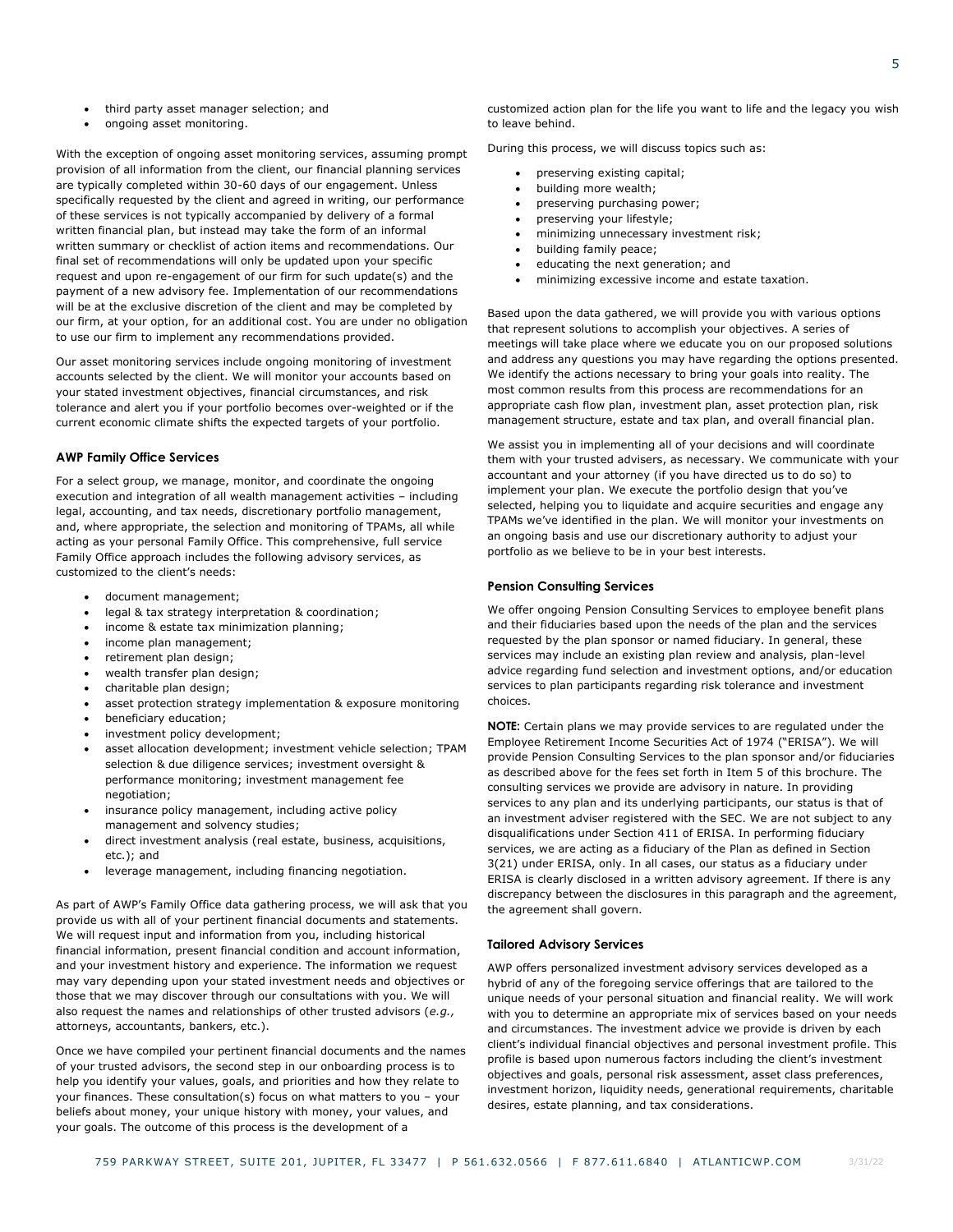### **Types of Investments Recommended**

We typically recommend the following types of investments: stocks, bonds, mutual funds, ETFs, limited partnerships (such as hedge funds or private equity), TPAM managed accounts, variable annuities, life insurance (including private placement life insurance), direct investments in real estate, oil, gas, or other privately held businesses. Clients are advised that all (or substantially all) of the investment products and TPAMs we recommend can be invested in or otherwise be accessed by the client directly, without the services of our firm; however, the client would not receive our assistance in determining which products and services are most appropriate to the client's financial condition and objectives.

### **Investment Restrictions**

Our firm does not usually allow clients to impose restrictions on investing in certain securities or types of securities due to the level of difficulty this would entail in managing their account. This is especially difficult when TPAMs are engaged to manage client assets, since our firm does not directly trade the account. We will work with clients to make exceptions to this policy on a case-by-case basis, where we determine such exceptions and restrictions to be reasonable, in our sole discretion.

### **Participation in Wrap Fee Programs**

We do not offer or sponsor any wrap fee programs.

### **Regulatory Assets Under Management**

As of December 31, 2021, we managed approximately \$268,983,509 of client assets on a discretionary basis and approximately \$0 of client assets on a non-discretionary basis.

### <span id="page-7-0"></span>**Item 5: Fees & Compensation**

# **Compensation for Our Advisory Services**

We receive the following advisory fees in connection with our services to clients. All client fee arrangements are set forth in written advisory agreement.

### **Private Wealth Management (PWM) Services**

PWM Services clients pay an annual asset-based advisory fee calculated and charged based on a percentage of the market value of Client's assets under management in accordance with the below fee schedule:

| Assets Under Management      | Annual % of Assets Charge |
|------------------------------|---------------------------|
| $$0 - $5,000,000$            | 1.50%                     |
| $$5,000,000 - $25,000,000$   | 1.25%                     |
| $$25,000,000 - $100,000,000$ | $1.00\%$                  |
| Over \$100,000,000           | 0.75%                     |

Annualized fees are pro-rated and billed quarterly, in advance, based on the time-weighted daily average value of the Accounts at the close of the previous quarter. Unless otherwise agreed, these fees are deducted directly from the client's account held at the custodian. The fee for the initial period of services shall be pro-rated based upon the opening date of the client's accounts, the number of days in the initial billing period and the market value of the assets held in the client's account on such date. Unless otherwise agreed, AWP will rely on the calculation of the timeweighted daily average value of the client's account as may be determined by the custodian for purposes of calculating its fees.

### **Financial Planning, Consulting, and Analysis Services**

Financial Planning Services clients pay AWP hourly or fixed fees for these services. Total estimated fees, as well as the ultimate fee charged, are based on the scope and complexity of the engagement and the time, research, and other resources we expect to devote to complete the services and are disclosed to the client in a written advisory agreement. Our hourly fee rates typically range from \$300 - \$600 per hour and our fixed fees typically range from \$1,500 to \$25,000 but may exceed these ranges in certain cases. Where hourly fees apply, you will be provided with a good-faith estimate of the total expected costs of these services at the time of engagement. A retainer of 50% of the fixed fees or our good faith estimate of hourly fees is typically due at the time of engagement. The remainder of our fees, if any, is billed directly to the client and due within thirty (30) days following our delivery of our written recommendations to you or the completion of our consultation. Our firm does not require any prepayment of fees exceeding \$1,200 when these services cannot be rendered within six (6) months.

#### **Family Office Services**

Family Office Services clients pay annual asset-based fees only or a combination of annual asset-based fees and performance-based fees for these services. Additional fixed fees may apply for discrete add-on services selected by the client. The specific fee arrangement and the application of any fixed fees is disclosed to the client in a written advisory agreement.

Where the client pays asset-based fees only, such fees shall be charged as described above with respect to PWM Services, except that a minimum annual fee of \$250,000 shall apply.

Where the client places at least \$25,000,000 under AWP's management and meets the definition of a "qualified client" under the Investment Advisers Act of 1940, the client may instead pay AWP a combination of annual asset-based fees and performance-based fees. These fees may be structured as either:

- 1) an asset-based fee equal to 0.25% of the market value of the client's designated investment accounts managed by AWP, paid in two equal semi-annual installment payments, billed in advance, combined with a performance fee equal to twenty percent (20.00%) of all "New Net Profits" experienced within the designated investment accounts during each calendar year in excess of a six percent (6.00%) "hurdle" return, billed annually in arrears; or
- 2) an asset-based fee equal to 0.35% of the market value of the client's designated investment accounts managed by AWP, paid in two equal semi-annual installment payments, billed in advance, combined with a performance fee equal to ten percent (10.00%) of all New Net Profits experienced within the designated investment accounts, billed annually in arrears.

For purposes of calculating the performance fee, New Net Profits are computed using the following formula: (1) the net realized profit and loss during the calendar year, plus (2) the change in unrealized profit and loss on open positions during the calendar year, minus (a) all brokerage commissions, transaction fees, advisory fees paid to AWP, and other charges incurred during the period and (b) cumulative net loss, if any, carried over from previous periods (adjusted for any withdrawals) ("loss carryforward").

The performance fee is calculated and paid in arrears and is pro-rated for partial calendar years. If the client's account does not generate New Net Profits in a given period, no performance fee will be due to AWP unless the client's account experiences New Net Profits in a subsequent period. The amount of the performance fee due to AWP, if any, will be determined independently with respect to each calendar year, in that a performance fee, once paid, will not be returned or refunded to the client. However, no further fee will be payable until the entirety of any loss carryforward amount has been recovered by the client.

3/31/22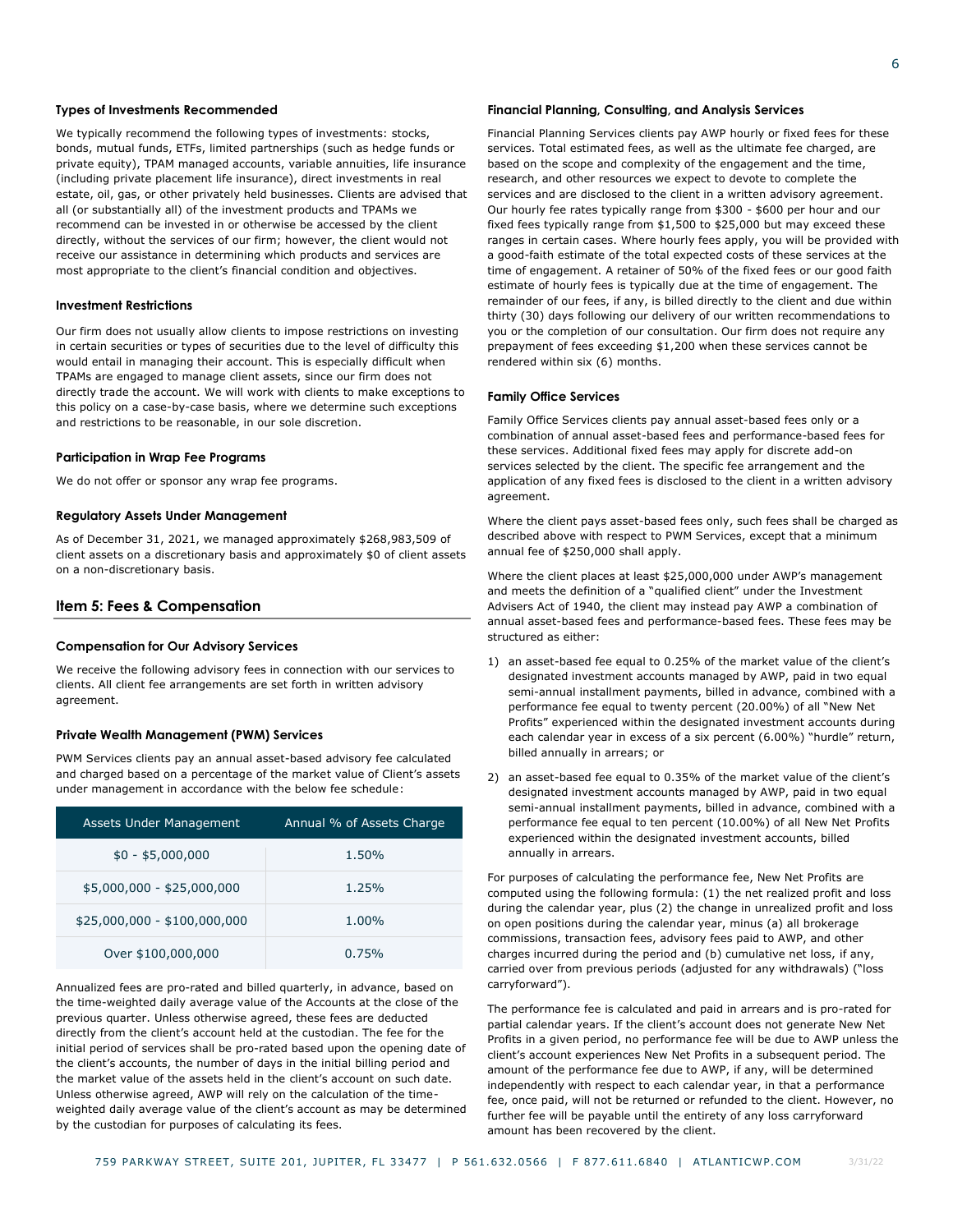### **Pension Consulting Services**

We charge asset-based fees for these services in accordance with a customized tiered fee schedule determined based upon our understanding of the complexity of the engagement and our expectation of the time and resources necessary to provide the requested services to the client. The fee schedule for each engagement is individually negotiated with fees typically ranging from 0.50% - 1.50% per year of the market value of the Plan's account. Fees are billed in line with the policies set forth above for PWM Services.

### **Direct Fee Deduction**

Unless otherwise agreed in writing, pursuant to your consent contained in our written advisory agreement and/or your account opening agreement with the custodian, our advisory fees will be paid and deducted directly from your account(s) held at the custodian. We will send the custodian notice of the amount of the fee to be deducted from your account each time a fee becomes due. If there is insufficient cash in your account to pay our fees, we will first liquidate money market shares to generate the cash necessary to pay such fees. However, if money market shares or cash value are not available, other investments will be liquidated instead. Please note that unexpected or premature liquidation of investments to pay our fees may impair the performance of your account.

We will only accept payment of our fees in this manner where the qualified custodian of your accounts sends you an account statement at least quarterly, reflecting all holdings in your account, their value, and a record of all transactions in your account over the period, including any payment of advisory fees to our firm. We encourage you to promptly and carefully review the custodian's account statements upon receipt to contact us at the telephone number on the cover page of this brochure with any questions or concerns.

### **Termination & Refunds**

In the event we fail to provide you with a copy of this brochure at least forty-eight (48) hours in advance of the full execution of a written advisory agreement with our firm, you may terminate our advisory services within five business (5) days of the engagement, without incurring any fees to AWP.

AWP or the client may terminate our PWM Services, Family Office Services, or Pension Consulting Services at any time, upon thirty (30) days' advance written notice to the non-terminating party. We will close your account upon receipt of your notice of termination and process a prorata refund of any unearned advisory fees paid in advance. Likewise, any earned but unpaid fees due to us at the time of termination shall then become immediately due and payable to AWP on a pro-rata basis.

AWP or the client may terminate our Financial Planning Services at any time upon ten (10) days' written notice. Clients receive a pro-rata refund of any unearned fees based on the time and effort expended by our firm through the termination date. Likewise, any earned but unpaid fees due to us at the time of termination shall then become immediately due and payable to AWP on a pro-rata basis.

### **Other Fees and Expenses**

Separate and in addition to the advisory fees payable to AWP, client shall also be responsible for payment of (i) any transaction fees, commissions, custodial fees and service charges, stock transfer fees, taxes, and other similar charges and expenses incurred in connection with AWP's and/or any TPAM's management of the client's account; (ii) all internal management fees, surrender charges, and other expenses and costs associated with your ownership, purchase, and sale of any mutual funds, exchange traded funds, and/or other pooled investment vehicles; and (iii) advisory fees charged by any TPAMs. The foregoing additional fees and expenses will typically be paid directly out of the assets in the client's account at the custodian or will be billed separately to the client by the

requisite third party. AWP does not share in any of these additional fees and charges.

TPAM advisory fees shall be paid by the client in accordance with the TPAM's account opening documentation. The TPAM's separate advisory fees shall be charged at rates determined by the TPAM and paid in accordance with the payment procedures set forth in the underlying advisory agreement and/or custodial account opening documents governing the client's TPAM relationship(s). In most cases, the TPAM will directly deduct its advisory fees from the client's account in same manner AWP does on either a monthly or quarterly basis. However, the specific billing procedures for TPAMs may vary.

Clients are also separately responsible for any fees payable to other thirdparty professionals (*e.g.,* accountants, CPAs, tax advisors, attorneys) they choose to independently retain, as well as AWP's out-of-pocket expenses, such as account set up fees, etc. (at cost).

Only where specifically agreed with the client in writing, we may charge certain project-based fees related to special financial consulting, analysis, and due diligence services requested by the client. As examples, these fees may take the form of a percentage of the value of personal, real property, or business property acquired by the client, a percentage of the tax or cost savings experienced by the client as a result of following our recommendations, a fixed fee, or another format.

#### **Compensation for Sale of Insurance Products**

Certain investment advisor representatives of AWP are also licensed to sell insurance in one or more states and may be affiliated with a licensed general insurance agency (including our affiliate, Prudent Insurance, LLC) or act as a direct agent representative of a specific insurance company or companies. Insurance related business is transacted with advisory clients and licensed individuals may receive commissions from insurance products sold to clients. Clients are advised that the fees paid to us for investment advisory services are separate and distinct from the commissions earned by any individual or insurance agency (including Prudent Insurance, LLC) for selling insurance products to clients. If requested by a client, we will disclose the amount of commission expected to be paid.

The receipt of insurance related commissions by an individual associated with the firm presents a conflict of interest. As fiduciaries we must act primarily for the benefit of our investment advisory clients. As such, we will only transact insurance related business with clients when fully disclosed, suitable, and appropriate. Further, we must determine in good faith that any commissions paid to our representatives and affiliates are appropriate. Clients are informed that they are under no obligation to use any individual associated with our firm for insurance products or services. Clients may use any insurance firm or agent they choose.

### **Compensation Related to Real Estate Brokerage Services**

Representatives of our firm are licensed real estate brokers. As a result, they can receive customary fees and commissions associated with investment real estate transactions conducted on the behalf of advisory clients. These services are independent of our advisory services and are governed under a separate engagement agreement. Clients are under no obligation to utilize this service and will not be actively solicited.

### **Compensation for Sale of Securities**

Neither AWP nor any of its related persons receive direct compensation for the sale of any securities. However, certain of AWP's personnel will benefit and receive certain additional compensation indirectly as a result of the sale of certain securities to advisory clients. Specifically, where appropriate, AWP may recommend to clients the purchase of interests of certain privately offered pooled investment vehicles ("Affiliated Funds") that are sponsored, managed, and advised by AWP and/or its affiliates, some or all of whom may share personnel (such entities, "Fund Management Affiliates"). AWP's Fund Management Affiliates include AWP RE, LLC and AWP Acquisitions, LLC. We may form additional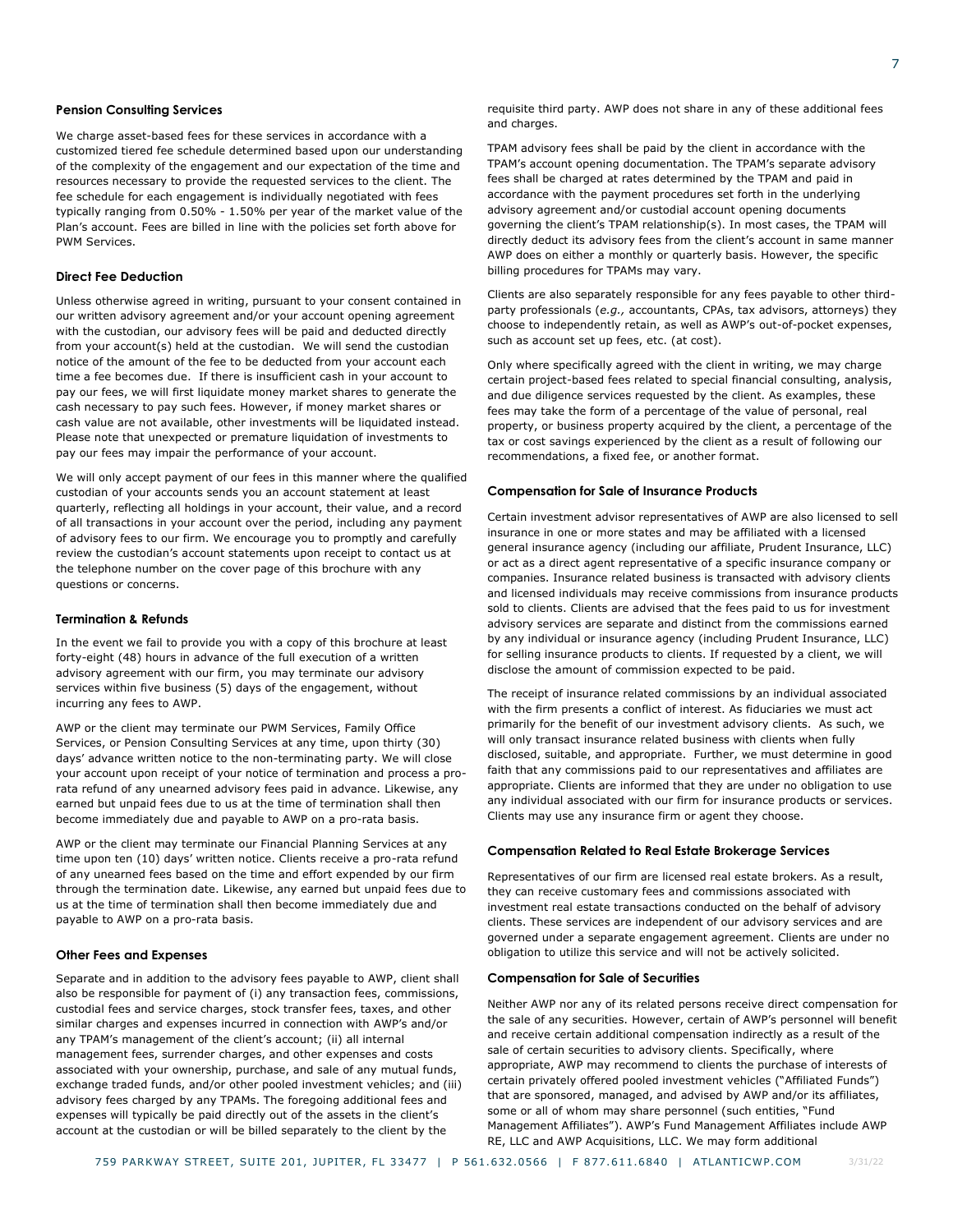Fund Management Entities in the future. The Affiliated Funds are expected to focus on the acquisition, financing, and operation of real properties identified by AWP and/or its Fund Management Affiliates. Generally, client investment in the Affiliated Funds will increase the amount of compensation due AWP's personnel, creating a conflict of interest. These conflicts of interest and how we mitigate them are addressed in further detail in Items 10 and 11 of this brochure.

Neither AWP nor its related persons receive any sales based commissions, mark-ups, spreads, premiums, or other similar remuneration as a result of investment by any AWP client in the Affiliated Funds or the sale of any other securities.

### **IRA Rollover Conflicts Disclosure**

As part of our investment advisory services to you, we may recommend that you roll assets from your employer's retirement plan, such as a 401(k), 457, or ERISA 403(b) account (collectively, a "Plan Account"), to an individual retirement account, such as a SIMPLE IRA, SEP IRA, Traditional IRA, or Roth IRA (collectively, and "IRA Account") that we will manage on your behalf. We may also recommend rollovers from IRA Accounts to Plan Accounts, from Plan Accounts to Plan Accounts, and from IRA Accounts to IRA Accounts. When we provide any of the foregoing rollover recommendations we are acting as fiduciaries within the meaning of Title I of the ERISA and/or the Internal Revenue Code ("IRC"), as applicable, which are laws governing retirement accounts.

If you elect to roll the assets to an IRA that is subject to our management, we will charge you an asset-based fee as set forth in the advisory agreement you executed with our firm. This creates a conflict of interest because it creates a financial incentive for our firm to recommend the rollover to you (i.e., receipt of additional fee-based compensation). You are under no obligation, contractually or otherwise, to complete the rollover. Moreover, if you do complete the rollover, you are under no obligation to have the assets in an IRA managed by our firm. Due to the foregoing conflict of interest, when we make rollover recommendations, we operate under a special rule that requires us to act in your best interest and not put our interest ahead of yours.

Under this special rule's provisions, we must:

- meet a professional standard of care when making investment recommendations (give prudent advice);
- never put our financial interests ahead of yours when making recommendations (give loyal advice);
- avoid misleading statements about conflicts of interest, fees, and investments;
- follow policies and procedures designed to ensure that we give advice that is in your best interest;
- charge no more than a reasonable fee for our services; and
- give you basic information about conflicts of interest.

Many employers permit former employees to keep their retirement assets in their company plan. Also, current employees can sometimes move assets out of their company plan before they retire or change jobs. In determining whether to complete the rollover to an IRA, and to the extent the following options are available, you should consider the costs and benefits of a rollover.

Note that an employee will typically have four options in this situation:

- 1. leaving the funds in your employer's (former employer's) plan;
- 2. moving the funds to a new employer's retirement plan;
- 3. cashing out and taking a taxable distribution from the plan; or
- 4. rolling the funds into an IRA rollover account.

Each of these options has positives and negatives. Because of that, along with the importance of understanding the differences between these types of accounts, we will provide you with a written explanation of the advantages and disadvantages of both account types and the basis for our belief that the rollover transaction we recommend is in your best interests.

# <span id="page-9-0"></span>**Item 6: Performance-Based Fees & Side-By-Side Management**

Performance-based fees are fees that are based on a share of capital gains or capital appreciation experienced in a client's account. We charge performance-based fees only to "qualified clients" as that term is defined under Rule 205-3 of the Investment Advisers Act of 1940, or as otherwise permitted under applicable state law. In most states, including Florida, a qualified client generally includes any client having a net worth of greater than \$2,000,000 or who places at least \$1,000,000 under the management of our firm immediately after entering an agreement for advisory services. Please refer to Item 5 for additional information on this topic.

We manage accounts that are charged performance-based fees while at the same time managing accounts (perhaps with similar objectives) that are not charged performance-based fees ("side-by-side management"). Performance-based fees and side-by-side management create conflicts of interest, which we have identified and described in the following paragraphs.

Performance-based fee arrangements create an incentive for our firm to make investments that are riskier or more speculative than would be the case absent such arrangements. In order to address this potential conflict of interest, we periodically review client accounts to ensure that investments are suitable and that the account is being managed according to the client's investment objectives and risk tolerance.

Performance-based fees may also create an incentive for our firm to overvalue investments which lack a market quotation. In order to address such conflict, we have adopted policies and procedures that require our firm to "fairly value" any investments, which do not have a readily ascertainable value.

The performance fee calculation also includes, in part, unrealized appreciation on open positions held in the client's account at the conclusion of a billing period. Clients are advised that such appreciation may never be realized by the client. For example, if at the end of a period the client's account had unrealized profits on open positions, AWP may receive a performance fee based on such unrealized profits. Following payment of the performance fee, those open positions might, due to adverse market conditions, be closed out at no profit or even at a loss; nevertheless, AWP would retain the entire performance fee paid.

Side-by-side management might provide an incentive for our firm to favor accounts for which we receive a performance-based fee. For example, we may have an incentive to allocate limited investment opportunities with higher upside potential to clients who are charged performance-based fees over clients who are charged asset based fees only. To address this conflict of interest, we have instituted policies and procedures that require our firm to allocate investment opportunities (if they are suitable) in an effort to avoid favoritism among our clients, regardless of whether the client is charged performance fees.

AWP and individuals associated with our firm may manage accounts which belong either to themselves, individually, or to their family or their affiliates (collectively, "Proprietary Accounts") while simultaneously managing client accounts. It is possible that orders for Proprietary Accounts may be entered in advance of or opposite to orders for client accounts, pursuant to, for instance, a neutral allocation system, a different trading strategy, or trading at a different risk level. Proprietary Accounts may also invest in the same securities as client accounts. The management of any Proprietary Account is subject to our Code of Ethics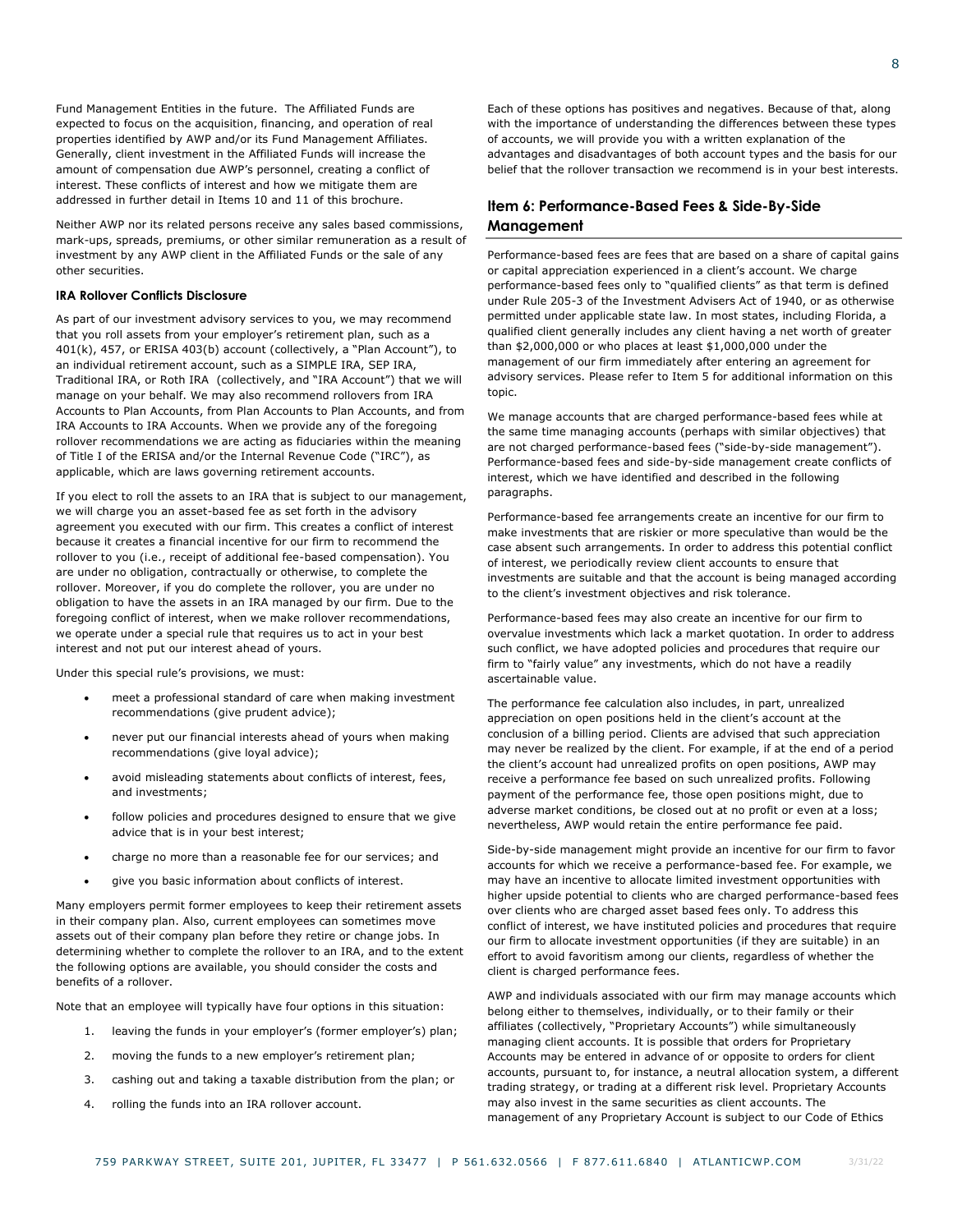and the duty of our firm and its personnel to exercise good faith and fairness in all matters affecting client accounts.

## <span id="page-10-0"></span>**Item 7: Types Of Clients & Account Requirements**

Our firm concentrates its services on providing comprehensive advice to the following types of clients:

- individuals and high net worth individuals;
- trusts, estates or charitable organizations;
- pension and profit-sharing plans; and
- corporations, limited liability companies and other businesses.

Where a client engages us for Family Office Services under an asset-based fee only fee arrangement, we require minimum annual fee of \$250,000. We may waive or reduce this fee requirement in our discretion for certain clients. We do not maintain any other minimum fee or asset requirements to commence or continue an advisory relationship.

# <span id="page-10-1"></span>**Item 8: Methods Of Analysis, Investment Strategies & Risk Of Loss**

#### **Methods of Analysis**

We may use some or all of the following methods of analysis in formulating our investment advice and/or managing client assets:

**Fundamental Analysis:** Fundamental analysis is the analysis of a business's financial statements (usually to analyze the business's assets, liabilities, and earnings), health, and its competitors and markets. Fundamental analysis is performed on historical and present data, but with the goal of making financial forecasts. Fundamental analysis maintains that markets may misprice a security in the short run but that the "correct" price will eventually be reached. Profits can be made by purchasing the mispriced security and then waiting for the market to recognize its "mistake" and reprice the security. This presents a potential risk, as the price of a security can move up or down along with the overall market regardless of the economic and financial factors considered in evaluating the stock.

**Technical Analysis:** Technical analysis is a security analysis methodology for forecasting the direction of prices through the study of past market data, primarily price and volume. A fundamental principle of technical analysis is that a market's price reflects all relevant information, so their analysis looks at the history of a security's trading pattern rather than external drivers such as economic, fundamental and news events. Therefore, price action tends to repeat itself due to investors collectively tending toward patterned behavior – hence technical analysis focuses on identifiable trends and conditions. Technical analysis does not consider the underlying financial condition of a company or security. This presents a risk in that a poorly managed or financially unsound company may underperform regardless of overall market movement.

**Modern Portfolio Theory ("MPT"):** A mathematical framework for assembling a portfolio of assets such that the expected return is maximized for a given level of risk, defined as variance. Its key insight is that an asset's risk and return should not be assessed by itself, but by how it contributes to a portfolio's overall risk and return. MPT assumes that investors are risk averse, meaning that given two portfolios that offer the same expected return, investors will prefer the less risky one. Thus, an investor will take on increased risk only if compensated by higher expected returns. Conversely, an investor who wants higher expected returns must accept more risk.

**Mutual Fund and/or ETF Analysis:** We conduct analysis of the experience and track record of the manager of the mutual fund or ETF in an attempt to determine if that manager has demonstrated an ability to invest over a period of time and in different economic conditions. The underlying assets in a mutual fund or ETF are also reviewed in an attempt to determine if

there is significant overlap in the underlying investments held in another fund(s) in the client's portfolio. The funds or ETFs are monitored in an attempt to determine if they are continuing to follow their stated investment strategy. A risk of mutual fund and/or ETF analysis is that, as in all securities investments, past performance does not guarantee future results. A manager may not be able to replicate past success. In addition, as our firm does not control the underlying investments in a fund or ETF, managers of different funds held by the client may purchase the same security, increasing the risk to the Client if that security were to fall in value. There exists risk that a manager may deviate from the stated investment mandate or strategy of the fund or ETF, which could make the holding(s) less suitable for the client's portfolio.

**Sector Analysis:** Sector analysis involves identification and analysis of various industries or economic sectors that are likely to exhibit superior performance. Academic studies indicate that the health of a stock's sector is as important as the performance of the individual stock itself. In other words, even the best stock located in a weak sector will often perform poorly because that sector is out of favor.

**Cyclical Analysis:** Clinical analysis is the statistical analysis of specific events occurring at a sufficient number of relatively predictable intervals that they can be forecasted into the future. Cyclical analysis asserts that cyclical forces drive price movements in the financial markets. Risks include cycle inversion or disappearance. There is no expectation that this type of analysis will pinpoint turning points, instead it may be used in conjunction with other methods of analysis.

**TPAM Analysis:** This is the analysis of the experience, investment philosophies, and past performance of TPAMs in an attempt to determine if that manager has demonstrated an ability to invest over a period of time and in different economic conditions. Key factors we may consider when evaluating TPAMs are investment process, investment philosophy, risk management, historical performance, investment strategy and style, fees and operating expenses, fund size, and tax‐efficiencies. Our evaluation may also incorporate both qualitative and quantitative fundamental analysis to validate and confirm a manager's investment style and skill, as well as compare them to other managers of similar style. We may utilize various research databases, proprietary models, financial periodicals, prospectuses and filings with the SEC, industry contacts and manager data, among other items, as part of the research process. Monitoring the TPAM's underlying holdings, strategies, concentrations and leverage as part of our overall periodic risk assessment completes analysis. As part of the due-diligence process, the TPAM's compliance and business enterprise risks are surveyed and reviewed.

#### **Investment Strategies We Use**

The investment advice our firm provides is guided by each client's personal investment profile. The investment strategies we use are based on our beliefs that:

- 1) "Value-driven" investment decisions may provide for a margin of safety that results in a lower probability of losing permanent capital, which may ultimately lead to long term wealth accumulation;
- 2) Investment discipline structured around (a) strategic asset allocation focused on clients' long‐term objectives and (b) tactical asset allocation that, from time to time, requires us to reduce overpriced assets and purchase underpriced assets, will naturally create a "buy low, sell high" framework to protect capital in down markets and reduce volatility;
- 3) Allocating meaningful capital to highly qualified managers and ideas is better than over diversifying a portfolio; and
- 4) It is unlikely that a single investment firm can internally employ the "best" talent to trade all types of securities and strategies; therefore, we seek out highly qualified independent third‐party

3/31/22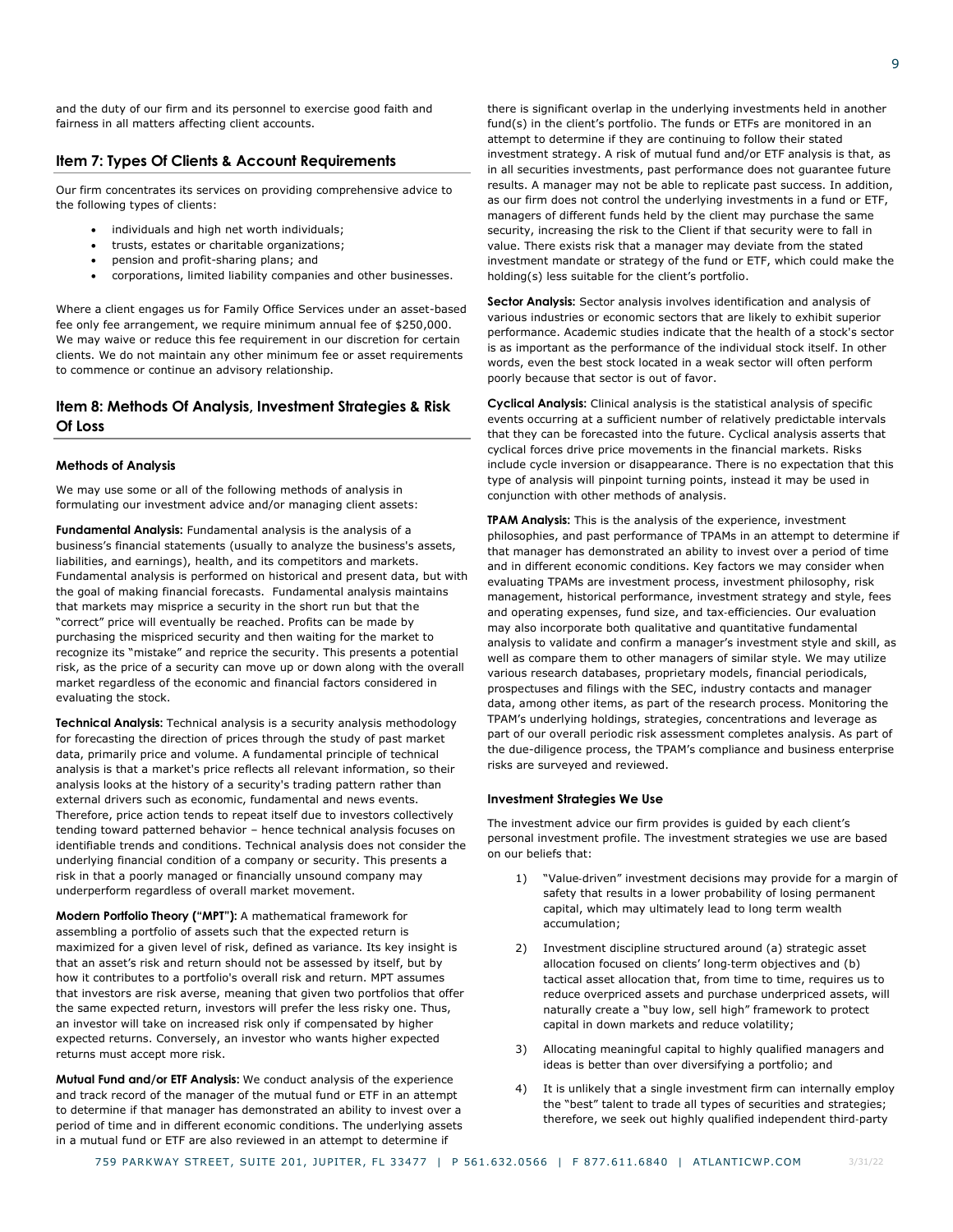managers within each asset class to manage our clients' capital, where appropriate.

In line with the foregoing, we use some or all of the following strategies in managing client accounts:

**Asset Allocation**: Rather than focusing primarily on asset selection, we attempt to identify an appropriate ratio of securities, fixed income, and cash suitable to the client's investment goals and risk tolerance.

There are several types of asset allocation strategies based on investment goals, risk tolerance, time frames and diversification. The most common forms of asset allocation are: strategic, dynamic, tactical, and coresatellite.

- Strategic Asset Allocation: The primary goal of a strategic asset allocation is to create an asset mix that seeks to provide the optimal balance between expected risk and return for a long-term investment horizon. Generally speaking, strategic asset allocation strategies are agnostic to economic environments, *i.e.,* they do not change their allocation postures relative to changing market or economic conditions.
- **Dynamic Asset Allocation**: Dynamic asset allocation is similar to strategic asset allocation in that portfolios are built by allocating to an asset mix that seeks to provide the optimal balance between expected risk and return for a long-term investment horizon. Like strategic allocation strategies, dynamic strategies largely retain exposure to their original asset classes; however, unlike strategic strategies, dynamic asset allocation portfolios will adjust their postures over time relative to changes in the economic environment.
- **Tactical Asset Allocation:** Tactical asset allocation is a strategy in which an investor takes a more active approach that tries to position a portfolio into those assets, sectors, or individual stocks that show the most potential for perceived gains. While an original asset mix is formulated much like strategic and dynamic portfolio, tactical strategies are often traded more actively and are free to move entirely in and out of their core asset classes
- **Core-Satellite Asset Allocation:** Core-Satellite allocation strategies generally contain a 'core' strategic element making up the most significant portion of the portfolio, while applying a dynamic or tactical 'satellite' strategy that makes up a smaller part of the portfolio. In this way, core-satellite allocation strategies are a hybrid of the strategic and dynamic/tactical allocation strategies mentioned above.

A risk of asset allocation is that the client may not participate in sharp increases in a particular security, industry or market sector. Another risk is that the ratio of securities, fixed income, and cash will change over time due to stock and market movements and, if not corrected, will no longer be appropriate for the client's goals.

**Long-Term Purchases:** Our firm may buy securities for your account and hold them for a relatively long time (more than a year) in anticipation that the security's value will appreciate over a long horizon. The risk of this strategy is that our firm could miss out on potential short-term gains that could have been profitable to your account, or it's possible that the security's value may decline sharply before our firm makes a decision to sell.

**ETFs:** An ETF is a type of Investment Company (usually, an open-end fund or unit investment trust) whose primary objective is to achieve the same return as a particular market index. The vast majority of ETFs are designed to track an index, so their performance is close to that of an index mutual fund, but they are not exact duplicates. A tracking error, or the difference between the returns of a fund and the returns of the index, can arise due to differences in composition, management fees, expenses, and handling of dividends. ETFs benefit from continuous pricing; they can be bought and sold on a stock exchange throughout the trading day. Because ETFs trade like stocks, you can place orders just like with

individual stocks - such as limit orders, good-until-canceled orders, stop loss orders etc. They can also be sold short. Traditional mutual funds are bought and redeemed based on their net asset values ("NAV") at the end of the day. ETFs are bought and sold at the market prices on the exchanges, which resemble the underlying NAV but are independent of it. However, arbitrageurs will ensure that ETF prices are kept very close to the NAV of the underlying securities.

**Mutual Funds:** A mutual fund is a company that pools money from many investors and invests the money in a variety of differing security types based the objectives of the fund. The portfolio of the fund consists of the combined holdings it owns. Each share represents an investor's proportionate ownership of the fund's holdings and the income those holdings generate.

The benefits of investing through mutual funds may include professional management of the fund's underlying holdings; diversification achieved through the basket of securities held by the fund; access to investments through relatively low investment minimums; and liquidity of mutual fund shares. Mutual funds also have features that some investors might view as disadvantages, such as payment of related sales charges, management fees, and capital gains taxes (depending on the timing of investment), lack of transparency and ability to control mutual fund holdings; inability to obtain real-time (or close to real-time) pricing information (mutual fund's NAVs may might not be calculated until many hours after an order is placed).

It is important to note that when an investor buys and holds mutual fund shares, the investor will owe income tax on any ordinary dividends in the year the investor receives or reinvests them. Moreover, in addition to owing taxes on any personal capital gains when the investor sells shares, the investor may have to pay taxes each year on the fund's capital gains. That is because the law requires mutual funds to distribute capital gains to shareholders if they sell securities for a profit and prohibits them from using losses to offset these gains.

**Individual Stocks:** A common stock is a security that represents ownership in a corporation. Holders of common stock exercise control by electing a board of directors and voting on corporate policy. Investing in individual common stocks provides us with more control of what you are invested in and when that investment is made. Having the ability to decide when to buy or sell helps us time the taking of gains or losses. Common stocks, however, bear a greater amount of risk when compared to certificate of deposits, preferred stock and bonds. It is typically more difficult to achieve diversification when investing in individual common stocks. Additionally, common stockholders are on the bottom of the priority ladder for ownership structure; if a company goes bankrupt, the common stockholders do not receive their money until the creditors and preferred shareholders have received their respective share of the leftover assets.

**Fixed Income:** Fixed income (including treasuries, money market instruments, corporate bonds, asset-backed securities, municipal bonds and international bonds) is a type of investment or budgeting style for which real return rates or periodic income is received by the investor at regular intervals and at reasonably predictable levels. The interest payment on fixed-income securities is considered regular income and is determined based on the creditworthiness of the borrower and current market rates. In general, bonds and fixed-income securities with longerdated maturities pay a higher rate, also referred to as the coupon rate, because they are considered riskier. The longer the security is on the market, the more time it has to lose its value and/or default. At the end of the bond term, or at bond maturity, the borrower returns the amount borrowed, also referred to as the principal or par value.

**Variable Annuities ("VA"):** A VA is a type of annuity contract that allows for the accumulation of capital on a tax-deferred basis. As opposed to a fixed annuity that offers a guaranteed interest rate and a minimum payment at annuitization, VAs offer investors the opportunity to generate higher rates of returns by investing in equity and bond sub-accounts. If a VA is annuitized for income, the income payments can vary based on the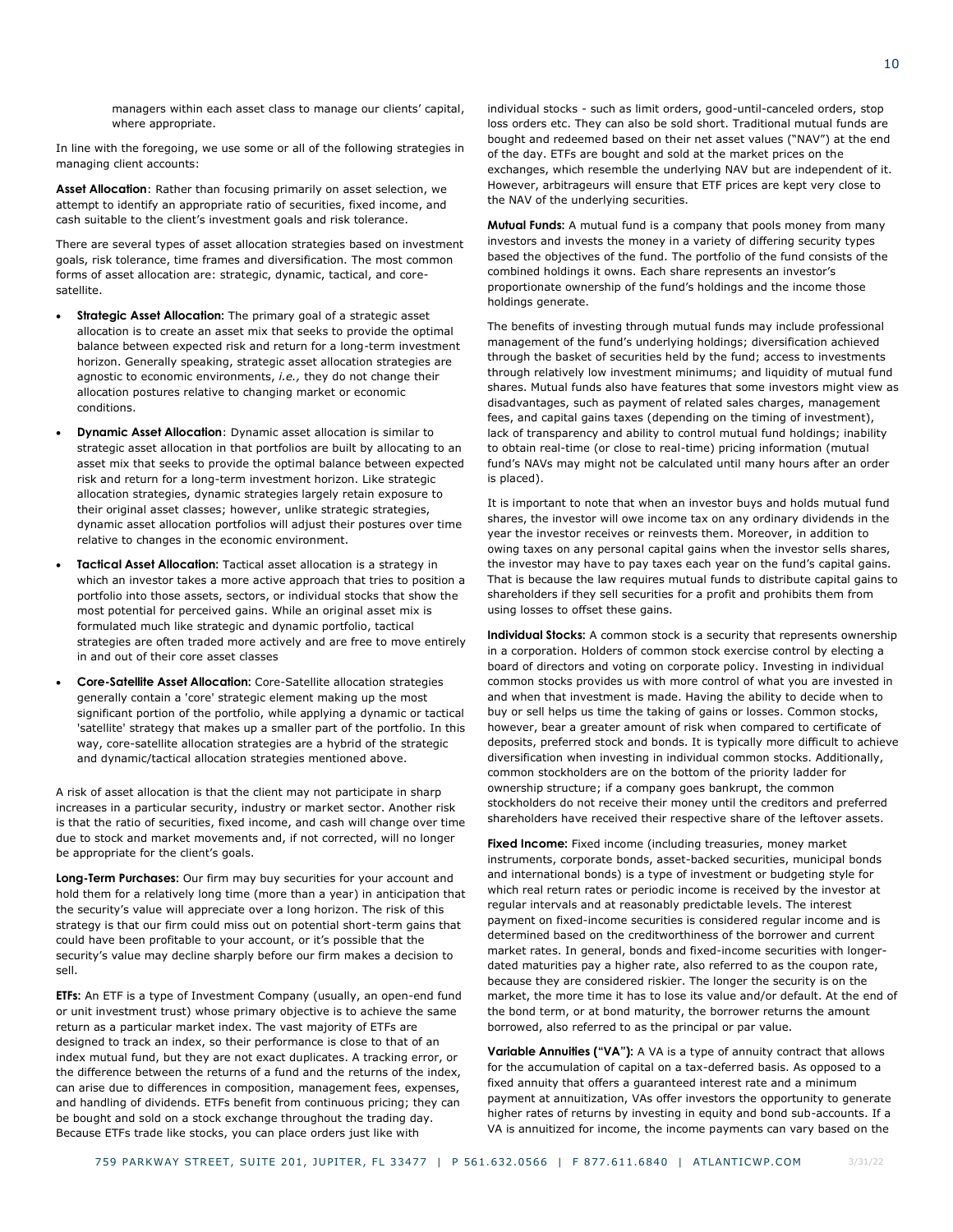performance of the subaccounts. Risks associated with VAs may include:

- taxes and federal penalties for early withdrawal;
- enduring surrender charges for early withdrawal;
- earnings taxed at ordinary income tax rates;
- mortality expense to compensate the insurance company for insurance risks;
- fees and expenses imposed for the subaccounts;
- other features with additional fees and charges; and
- investment losses.

**Private Placement Life Insurance:** Private placement life insurance ("PPLI") products are long-term investments similar to variable life insurance products, except that purchasers are able to invest policy premiums into various alternative investments. In addition to the risks associated with VAs set forth above, PPLI products also present the risk that, as unregistered securities products, they are not subject to the same regulatory requirements and oversight as their registered counterparts. PPLI products are not suitable for all investors. An investment in PPLI products is subject to fluctuating values of the underlying investment options and it entails risk, including the possible loss of principal. You should consider the investment objectives, risks, charges and expenses of any PPLI product carefully before investing. Additional risk disclosures and other important information about PPLI products are contained in their offering memorandums, which clients are urged to carefully review with their tax and legal advisors before investing.

**Cash and Cash Equivalents:** Our firm generally invests client cash balances in money market funds, FDIC Insured CDs, high-grade commercial paper and/or government backed debt instruments. Ultimately, our firm tries to achieve the highest return on client cash balances through relatively low-risk conservative investments. In most cases, at least a partial cash balance will be maintained in a money market account so us to allow us to avail the client of investment opportunities and/or to pay advisory fees without having to liquidate other holdings unexpectedly or prematurely.

### **Risks**

**General:** Investing in securities involves a risk of loss, (including the risk of total loss) that clients should be prepared to bear. While the stock market may increase and your account(s) could enjoy a gain, it is also possible that the stock market may decrease and the account(s) could suffer a loss. It is important that clients understand the risks associated with investing in the stock market, are appropriately diversified in investments, and ask any questions. Past performance is not a guarantee of future returns.

**Incomplete or Inaccurate Client Information:** The investments recommended by our firm are based solely upon the information you and/or your trusted advisors provide to us. We rely on this information without verification and you are responsible to advise us promptly of any material changes in such information. While we strive to consult with you on a regular basis, the lack of constant and continuous communication presents a risk insofar as your liquidity, net worth, risk tolerance and/or investment goals could change abruptly, with no advance notice to our firm, resulting in a mis-aligned investment portfolio and the potential for losses or other negative financial consequences.

**Financial Risk:** Financial risk is represented by internal disruptions within an investment or the issuer of an investment that can lead to unfavorable performance of the investment. Examples of financial risk can be found in cases like Enron or many of the dot com companies that were caught up in a period of extraordinary market valuations that were not based on solid financial footings of the companies.

**Economic Risk:** The prevailing economic environment is important to the health of all businesses. Some companies, however, are more sensitive to changes in the domestic or global economy than others. These types of companies are often referred to as cyclical businesses. Countries in which

a large portion of businesses are in cyclical industries are thus also very economically sensitive and carry a higher amount of economic risk. If an investment is issued by a party located in a country that experiences wide swings from an economic standpoint or in situations where certain elements of an investment instrument are hinged on dealings in such countries, the investment instrument will generally be subject to a higher level of economic risk.

**Strategy Risk:** There is no guarantee that the investment strategies discussed herein will work under all market conditions and each investor should evaluate his/her ability to maintain any investment he/she is considering in light of his/her own investment time horizon. Investments are subject to risk, including possible loss of principal.

**Market Risk and Company Specific Risk:** Common stocks are susceptible to general stock market fluctuations and to volatile increases and decreases in value as market confidence in and perceptions of their issuers change. The value of your portfolio may decrease if the value of an individual company or multiple companies in the portfolio decreases or if our belief about a company's intrinsic worth is incorrect. Further, regardless of how well individual companies perform, the value of your portfolio could also decrease if there are deteriorating economic or market conditions. It is important to understand that the value of your investment may fall, sometimes sharply, in response to changes in the market, and you could lose money. Investment risks include price risk as may be observed by a drop in a security's price due to company specific events (*e.g.,* earnings disappointment or downgrade in the rating of a bond) or general market risk (*e.g.,* such as a "bear" market when stock values fall in general). For fixed-income securities, a period of rising interest rates could erode the value of a bond since bond values generally fall as bond yields go up. When investing in particular stocks, there is the risk that the underlying company will perform poorly or have its value reduced based on factors specific to the company or its industry.

**ETF & Mutual Fund Risk:** The risk of owning an ETF or mutual fund generally reflects the risks of owning the underlying securities the ETF or mutual fund holds.

**Fixed Income Securities Risk:** Typically, the values of fixed-income securities change inversely with prevailing interest rates. Therefore, a fundamental risk of fixed-income securities is interest rate risk, which is the risk that their value will generally decline as prevailing interest rates rise, which may cause your account value to likewise decrease, and vice versa. How specific fixed income securities may react to changes in interest rates will depend on the specific characteristics of each security. Fixed-income securities are also subject to credit risk, prepayment risk, valuation risk, and liquidity risk. Credit risk is the chance that a bond issuer will fail to pay interest and principal in a timely manner, or that negative perceptions of the issuer's ability to make such payments will cause the price of a bond to decline.

**Interest Rate Risk:** Certain investments involve the payment of a fixed or variable rate of interest to the investment holder. Once an investor has acquired or has acquired the rights to an investment that pays a particular rate (fixed or variable) of interest, changes in overall interest rates in the market will affect the value of the interest-paying investment(s) they hold. In general, changes in prevailing interest rates in the market will have an inverse relationship to the value of existing, interest paying investments. In other words, as interest rates move up, the value of an instrument paying a particular rate (fixed or variable) of interest will go down. The reverse is generally true as well.

**Liquidity Risk:** Certain assets may not be readily converted into cash or may have a very limited market in which they trade. Thus, you may experience the risk that your investment or assets within your investment may not be able to be liquidated quickly, thus, extending the period of time by which you may receive the proceeds from your investment. Liquidity risk can also result in unfavorable pricing when exiting (i.e. not being able to quickly get out of an investment before the price drops significantly) a particular investment and therefore, can have a negative impact on investment returns.

11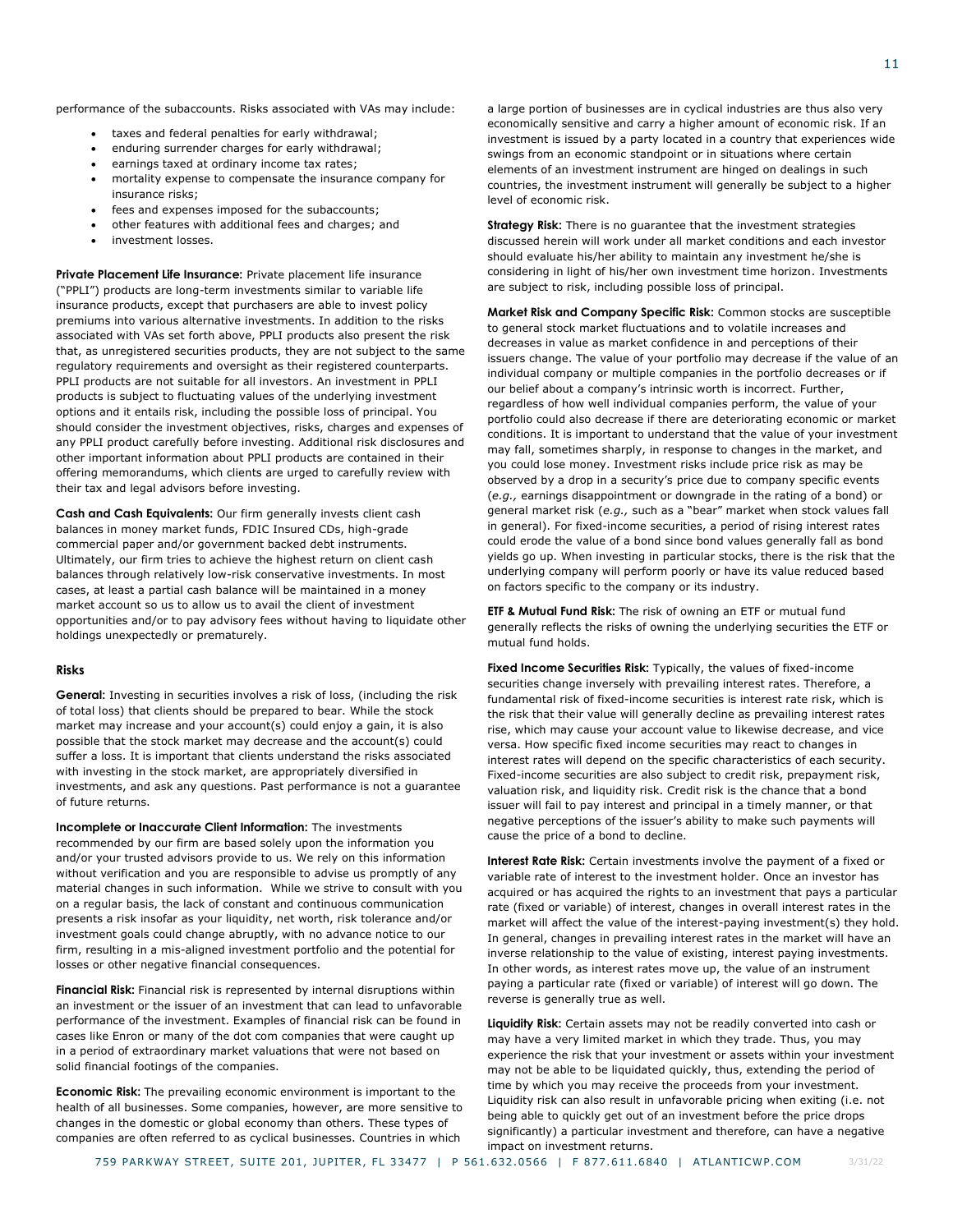**TPAM Risk:** The risk of investing with a TPAM who has been successful in the past is that they may not be able to replicate that success in the future. In addition, as our firm does not control the underlying investments in a TPAM's portfolio, there is also a risk that a TPAM may deviate from the stated investment mandate or strategy of the portfolio, making it a less suitable investment for our clients. Moreover, as our firm does not control the TPAM's daily business and compliance operations, our firm may be unaware of the lack of internal controls necessary to prevent business, regulatory or reputational deficiencies.

### <span id="page-13-0"></span>**Item 9: Disciplinary Information**

There are no legal or disciplinary events that are material to the evaluation of our advisory business or the integrity of our management.

### <span id="page-13-1"></span>**Item 10: Other Financial Industry Activities & Affiliations**

As of the date of this firm brochure, neither AWP nor any of its related persons are or intend to become registered as a broker-dealer, futures commission merchant, commodity pool operator, commodity trading advisor or registered representative of associated person of any of the foregoing.

As described at Item 5 of this brochure, (i) representatives of our firm are individually licensed as life insurance agents/brokers and/or as real estate brokers and (ii) we are affiliated with Prudent Insurance, LLC, a general insurance agency. The foregoing relationships create conflicts of interest between our firm and the client. Please see Item 5 for further information on how we address the conflicts of interest presented by these arrangements.

As further described in Item 5 of this brochure, certain of AWP's related persons may also be affiliated with AWP's Fund Management Affiliates, which in-turn sponsor, manage, and advise our Affiliated Funds. Conflicts of interest exist with respect to such persons' allocation of their time and effort to AWP's advisory clients and the Fund Management Entities. For example, because the compensation these individuals may receive as a result of their efforts on behalf of AWP and the Fund Management Entities varies in character (*i.e.,* asset-based, performance-based, a combination of the two, etc.) and amount, these individuals may be incentivized to allocate more of their time and effort to one or more entities over one or more others.

As another example, the common personnel shared by AWP and its Fund Management Entities may privately offer the securities of the Affiliated Funds to AWP's advisory clients, where appropriate. Should any advisory client invest in any of our Affiliated Fund(s), such shared personnel will indirectly receive compensation as a result. Specifically, such clients will be subject to certain reallocations of profits and payments of management and acquisition fees payable and reallocable to the Fund Management Entities. AWP's shared personnel will receive a portion of these fees and profit reallocations. Therefore, these individuals may be incentivized to recommend investment in our Affiliated Funds to advisory clients.

We mitigate the foregoing conflicts of interest by requiring that AWP and its related persons always act in accordance with AWP's code of ethics (discussed in Item 11 of this brochure) and from principles of fair and equitable dealing and good faith with respect to all of our advisory clients. Our personnel will only recommend investment in the Affiliated Funds to advisory clients when they believe such recommendation is in-line with their fiduciary duty owed to the client and the client's investment objectives, needs, and tolerance for risk. Prior to making an investment in any Affiliated Fund, clients are urged to obtain a comprehensive understanding of the terms and conditions of the investment by reviewing the applicable private offering memorandum, fund operating agreement, subscription documents, organizational documents, and/or other important information regarding the investment objectives, underlying investments, investment time-horizon, costs, fees, tax implications, and the risks associated with participation in the Affiliated Fund. We always

encourage clients to review these documents with their independent legal and tax counsel.

AWP is affiliated with AWP Tax & Trust Solutions, LLC (f/k/a AWP Tax Planning, LLC) ("AWP Tax") as a result of common ownership and shared management personnel. AWP Tax offers tax planning and tax return preparation services and advisory clients of AWP may be referred to AWP Tax for these services. Referrals to of our advisory clients to AWP Tax may create a conflict of interest, which the firm attempts to mitigate by acting in the best interest of our clients. We will only refer you to AWP Tax when we believe it to be in your best interests. Clients are under no obligation to utilize the services of AWP Tax.

AWP is affiliated with Stephen T. Olson, Inc., as a result of common ownership and shared management personnel. Stephen T. Olson, Inc. is a licensed real estate brokerage firm and advisory clients of AWP may be referred to Stephen T. Olson, Inc. for commercial or multifamily investment real estate brokerage services. Referrals to of our advisory clients to Stephen T. Olson, Inc. may create a conflict of interest, which the firm attempts to mitigate by acting in the best interest of our clients. We will only refer you to Stephen T. Olson, Inc. when we believe it to be in your best interests. Clients are under no obligation to utilize the services of Stephen T. Olson, Inc.

# <span id="page-13-2"></span>**Item 11: Code Of Ethics, Participation Or Interest In Client Transactions & Personal Trading**

As a fiduciary, it is an investment advisor's responsibility to provide fair and full disclosure of all material facts and to act solely in the best interest of each of our clients at all times. Our fiduciary duty is the guiding principle underlying our Code of Ethics, which includes procedures for personal securities transactions and insider trading. Our firm requires all representatives to conduct business with the highest level of ethical standards and to comply with all federal and state securities laws at all times. Upon employment with our firm, and at least annually thereafter, all representatives of our firm must acknowledge receipt, understanding and compliance with our firm's Code of Ethics. Our firm and representatives must conduct business in an honest, ethical, and fair manner and avoid all circumstances that might negatively impact or appear to impact our duty of complete loyalty to all clients.

Our firm recognizes that the personal investment transactions of our representatives demands the application of a Code of Ethics with high standards and requires that all such transactions be carried out in a way that does not endanger the interest of any client. At the same time, our firm also believes that if investment goals are similar for clients and for our representatives, it is logical, and even desirable, that there be common ownership of some securities.

In order to prevent conflicts of interest, our firm has established procedures for transactions effected by our representatives for their Proprietary Accounts. In order to monitor compliance with our personal trading policy, our firm has pre-clearance requirements and a quarterly securities transaction reporting system for all of our representatives.

Related persons of our firm may buy or sell securities and other investments that are also recommended to clients. Likewise, related persons of our firm buy or sell securities for themselves at or about the same time they buy or sell the same securities for client accounts. In order to minimize these conflicts of interest, our related persons will place client interests ahead of their own interests and adhere to our firm's Code of Ethics, a copy of which is available to clients, free of charge, upon request. Further, our related persons will refrain from buying or selling the same securities prior to buying or selling for our clients in the same day, unless included in a block trade.

Except as described above, neither our firm nor our related persons recommend, buy, or sell for client accounts securities in which our firm or any related person has a material financial interest without prior disclosure to the client.

3/31/22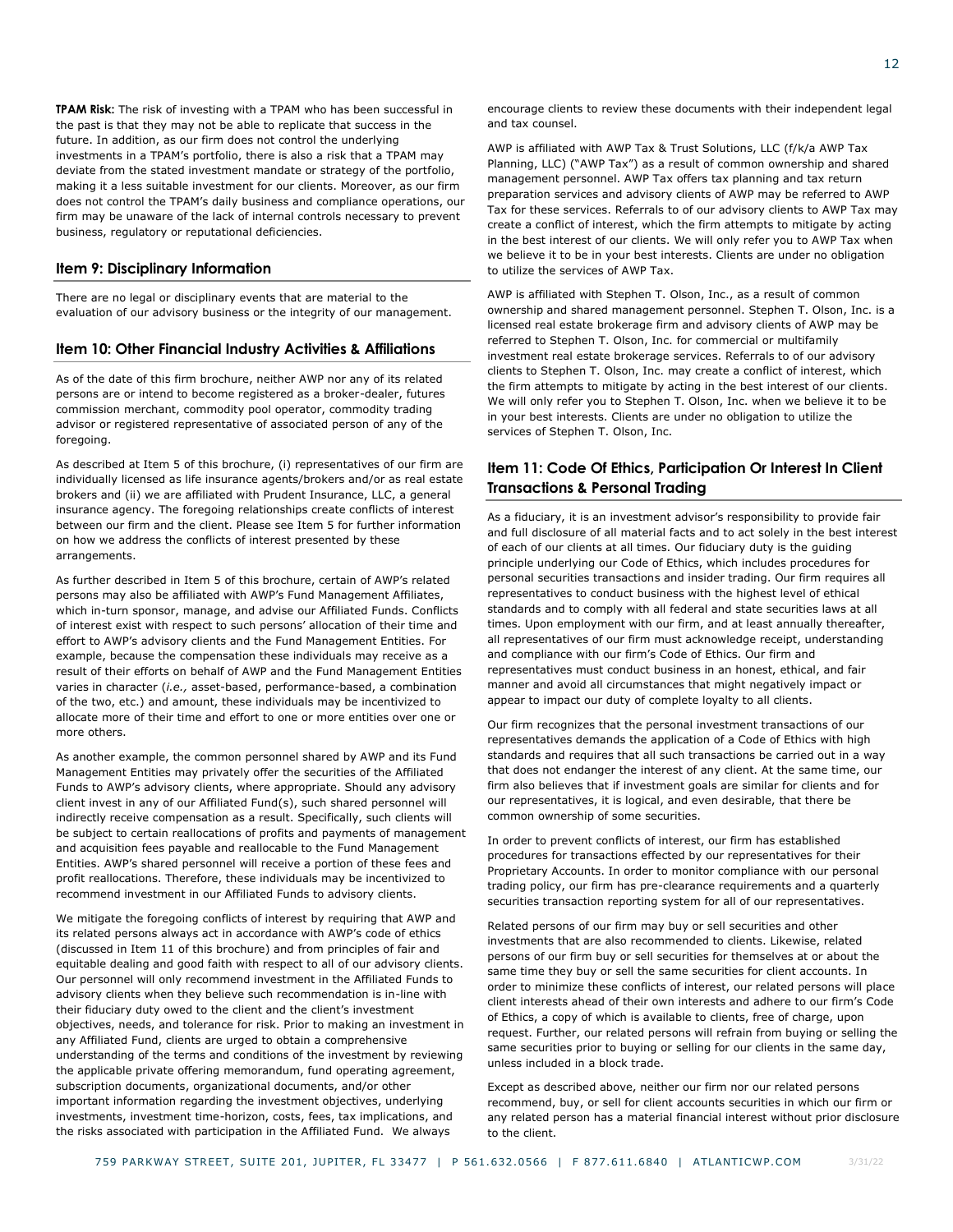# <span id="page-14-0"></span>**Item 12: Brokerage Practices**

### **Selecting a Brokerage Firm**

Client assets must be maintained by a qualified custodian, typically a broker-dealer and/or banking institution. Our firm seeks to recommend a custodian who will hold client assets and execute transactions on terms that are overall most advantageous when compared to other available providers and their services (*i.e.,* best execution). The factors considered, among others, may include:

- timeliness of execution;
- timeliness and accuracy of trade confirmations;
- research services provided;
- ability to provide investment ideas;
- execution facilitation services provided;
- record keeping services provided;
- custody services provided;
- frequency and correction of trading errors;
- ability to access a variety of market venues;
- expertise as it relates to specific securities;
- financial condition;
- business reputation; and
- quality of services

In seeking best execution for clients, the determinative factor is not the lowest possible cost, but whether the transaction represents the best qualitative execution, taking into consideration the full range of a brokerdealer's services, including the value of research provided, execution capability, commission rates, and responsiveness. Although our firm will seek competitive rates, to the benefit of all clients, our firm may not necessarily obtain the lowest possible commission rates for specific client account transactions.

In view of these considerations, our firm typically recommends that clients use the custodial and trade execution services of Charles Schwab & Co., Inc. ("Schwab") and/or TD Ameritrade Institutional, a division of TD Ameritrade, Inc. ("TDI"). Both Schwab and TDI are members of FINRA and the SIPC. Our firm is independently owned and operated, and not affiliated with or supervised by Schwab or TDI.

Schwab and/or TDI will hold client assets in a brokerage account and buy and sell securities when instructed to do so by AWP. While our firm recommends that clients use Schwab and/or TDI as their custodian/broker, clients will decide whether to do so and open an account with Schwab and/or TDI by entering into an account agreement directly with either firm. AWP does not open the account. The client authorizes our firm to direct the execution of transactions for the client's account through the client's chosen custodian.

### **Schwab Disclosures**

Where your account is maintained at Schwab AWP will use Schwab as the broker to execute trades. Schwab generally does not charge a separate fee for custody services but is compensated by charging commissions or other fees to clients on trades that are executed or that settle into the Schwab account. For some accounts, Schwab may charge your account a percentage of the dollar amount of assets in the account in lieu of commissions. Schwab's commission rates and/or asset-based fees applicable to client accounts were negotiated based on our firm's commitment to maintain a minimum threshold of assets in accounts at Schwab. This commitment benefits clients because the overall commission rates and/or asset-based fees paid are lower than they would be if our firm had not made the commitment. In addition to commissions or assetbased fees, Schwab charges a flat dollar amount as a "prime broker" or "trade away" fee for each trade that our firm has executed by a different broker-dealer but where the securities bought or the funds from the securities sold are deposited (settled) into a Schwab account. Since trades for accounts custodied at Schwab are expected to be executed exclusively utilizing Schwab's execution services, we generally do not expect to incur

any "trade away fees" in client accounts, although they may occur on occasion. These fees are in addition to the commissions or other compensation paid to the executing broker-dealer. Because of this, in order to minimize client trading costs, our firm has Schwab execute most trades for the accounts.

Schwab Advisor Services (formerly called Schwab Institutional) is Schwab's business serving independent investment advisory firms like our firm. They provide our firm and clients with access to its institutional brokerage – trading, custody, reporting and related services – many of which are not typically available to Schwab retail customers. Schwab also makes available various support services. Some of those services help manage or administer our client accounts while others help manage and grow our business. Schwab's support services are generally available on an unsolicited basis (our firm does not have to request them) and at no charge as long as our firm keeps a total of at least \$10 million of client assets in accounts at Schwab. If our firm has less than \$10 million in client assets at Schwab, our firm may be charged quarterly service fees. Here is a more detailed description of Schwab's support services:

Schwab's institutional brokerage services include access to a broad range of investment products, execution of securities transactions, and custody of client assets. The investment products available through Schwab include some to which our firm might not otherwise have access or that would require a significantly higher minimum initial investment by firm clients. Schwab's services described in this paragraph generally benefit clients and their accounts.

Schwab also makes available other products and services that benefit our firm but may not directly benefit clients or their accounts. These products and services assist in managing and administering our client accounts. They include investment research, both Schwab's and that of third parties. This research may be used to service all or some substantial number of client accounts, including accounts not maintained at Schwab. In addition to investment research, Schwab also makes available software and other technology that:

- provides access to client account data (such as duplicate trade confirmations and account statements);
- facilitates trade execution and allocate aggregated trade orders for multiple client accounts;
- provides pricing and other market data;
- facilitates payment of our fees from our clients' accounts; and
- assists with back-office functions, recordkeeping and client reporting.

Schwab also offers other services intended to help manage and further develop our business enterprise. These services include:

- educational conferences and events
- technology, compliance, legal, and business consulting;
- publications and conferences on practice management and business succession; and
- access to employee benefits providers, human capital consultants and insurance providers.

Schwab may provide some of these services itself. In other cases, Schwab will arrange for third-party vendors to provide the services to our firm. Schwab may also discount or waive fees for some of these services or pay all or a part of a third-party's fees. Schwab may also provide our firm with other benefits, such as occasional business entertainment for our personnel.

Irrespective of direct or indirect benefits to our client through Schwab, our firm strives to enhance the client experience, help clients reach their goals and put client interests before that of our firm or associated persons.

### **TDI Disclosures**

Clients should be aware that there is no direct link between TDI and AWP in connection with the advice we provide to clients. We are

3/31/22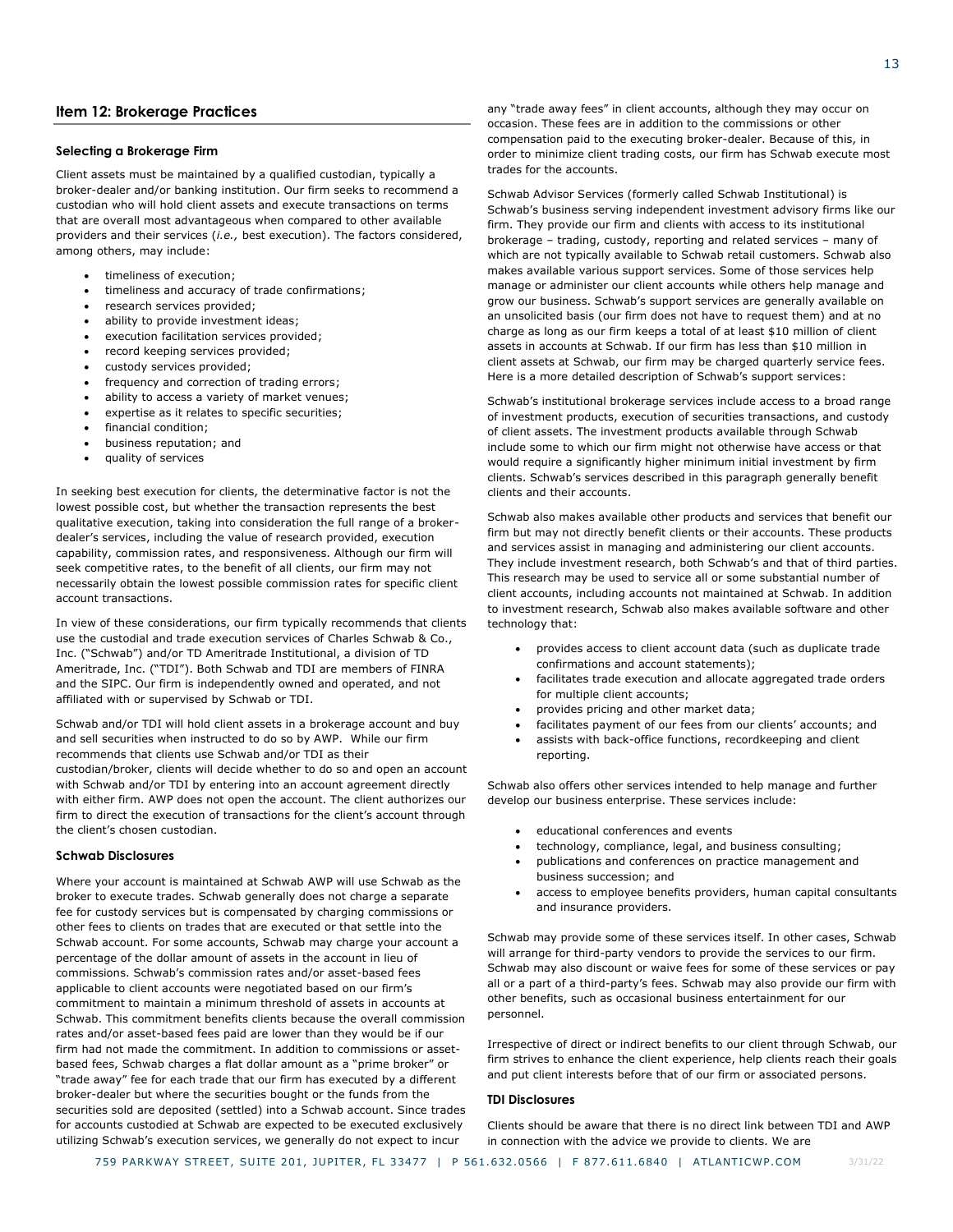required to disclose that we receive economic benefits through the custody and operating relationships we maintain with TDI that are not typically available to retail investors. These benefits include the following products and services, provided by TDI (or its affiliates) without cost or at a discount: duplicate client statements and confirmations, research related products and tools, consulting services, access to a trading desk serving representatives, access to block trading (which provides the ability to aggregate securities transactions for execution and then allocate the appropriate shares directly to or from client accounts), the ability to have advisory fees deducted directly from client accounts, access to an electronic communications network for client order entry and account information, access to mutual funds with no transaction fees, and discounts or no fees on compliance, marketing, research, technology, and practice management products and services provided by third-party vendors.

TDI may also pay for business consulting, professional services, and research received by AWP affiliated persons and may also pay or reimburse expenses (travel, lodging, meals, and entertainment expenses) for AWP personnel to attend conferences or meetings relating to their service platforms or to their advisor custody and brokerage services generally. Some of these products and services made available by TDI, may benefit AWP, but may not benefit its clients. Such other services made available by TDI are intended to help us manage and further develop our business enterprise, and such services may or may not depend on the amount of brokerage transactions directed to TDI.

Clients should be aware that the receipt of economic benefits by AWP described above, in and of itself, may create a conflict of interest, and may directly or indirectly influence our recommendation of TDI for custody and brokerage services. The firm attempts to mitigate this conflict by acting in the best interest of its clients.

### **Soft Dollars**

Our firm does not receive soft dollars in excess of what is allowed by Section 28(e) of the Securities Exchange Act of 1934. The safe harbor research products and services obtained by our firm will generally be used to service all of our clients but not necessarily all at any one particular time.

## **Client Brokerage Commissions**

Schwab and TDI do not make client brokerage commissions generated by client transactions available for our use.

### **Brokerage for Client Referrals**

Our firm does not receive brokerage for client referrals.

### **Directed Brokerage**

Neither our firm nor any of our firm's representatives have discretionary authority in making the determination of the brokers-dealers and/or custodians with whom orders for the purchase or sale of securities are placed for execution, or the commission rates at which such securities transactions are effected.

If the client directs AWP to direct execution of transactions through a custodian other than our recommended custodians (*i.e.,* directed brokerage), you are advised that we may be unable to seek best execution of your transactions and your commission costs may be higher than those of our recommended custodians. For example, in a directed brokerage account, you may pay higher brokerage commissions and/or receive less favorable prices on the underlying securities purchased or sold for your account because we may not be able to aggregate your order with the orders of other clients. In addition, where you direct brokerage, we may place orders for your transactions after we place transactions for clients using our recommended custodian. We reserve the right to reject your request to use a particular custodian if such selection would frustrate our management of your account, or for any other reason.

**Special Considerations for ERISA Clients.** A retirement or ERISA plan client may direct all or part of portfolio transactions for its account through a specific broker or dealer in order to obtain goods or services on behalf of the plan. Such direction is permitted, provided that the goods and services provided are reasonable expenses of the plan incurred in the ordinary course of its business for which it otherwise would be obligated and empowered to pay. ERISA prohibits directed brokerage arrangements when the goods or services purchased are not for the exclusive benefit of the plan. Consequently, our firm will request that plan sponsors who direct plan brokerage provide us with a letter documenting that this arrangement will be for the exclusive benefit of the plan.

### **Aggregation of Orders**

Our firm provides investment management services for various clients. There are occasions on which portfolio transactions may be executed as part of concurrent authorizations to purchase or sell the same security for numerous accounts served by our firm, which involve accounts with similar investment objectives. Although such concurrent authorizations potentially could be either advantageous or disadvantageous to any one or more particular accounts, they are affected only when our firm believes that to do so will be in the best interest of the effected accounts. When such concurrent authorizations occur, the objective is to allocate the executions in a manner, which is deemed equitable to the accounts involved. In any given situation, our firm attempts to allocate trade executions in the most equitable manner possible, taking into consideration client objectives, current asset allocation and availability of funds using price averaging, proration and consistently non-arbitrary methods of allocation.

# <span id="page-15-0"></span>**Item 13: Review of Accounts**

Accounts are monitored on a regular and continuous basis by the firm's Managing Principal, Stephen T. Olson. Formal client reviews are conducted at least bi-annually or more frequently at the client's request.

The nature of these reviews is to learn whether client accounts are in line with their investment objectives, appropriately positioned based on market conditions, and investment policies, if applicable.

The client will receive brokerage statements no less than quarterly from the trustee or custodian. In addition to these statements, our firm will provide quarterly performance reports to PWM Services clients. The client may also establish electronic access to the custodian's website so that the Client may view these reports and their account activity.

Our firm may review client accounts more frequently than described above. Among the factors that may trigger an off-cycle review are major market or economic events, the client's life events, requests by the client, etc.

For Financial Planning Services clients (other than those who engage us for ongoing asset monitoring services), we will not provide updates or reviews of our financial plans or recommendations once the final version has been delivered to the client. We will only provide updates and reviews of our prior recommendations and financial plans at the specific request of the client and upon the client's execution of a written engagement for review services and the client's payment of an additional fee.

Introductory financial consultation accounts do not receive any reviews or updates of any kind following the initial meeting with the client or the delivery of an initial custom portfolio recommendation (if requested by the client) unless they separately engage our firm for such reviews and updates, subject to the payment of additional fees.

### **[CONTINUED ON THE FOLLOWING PAGE]**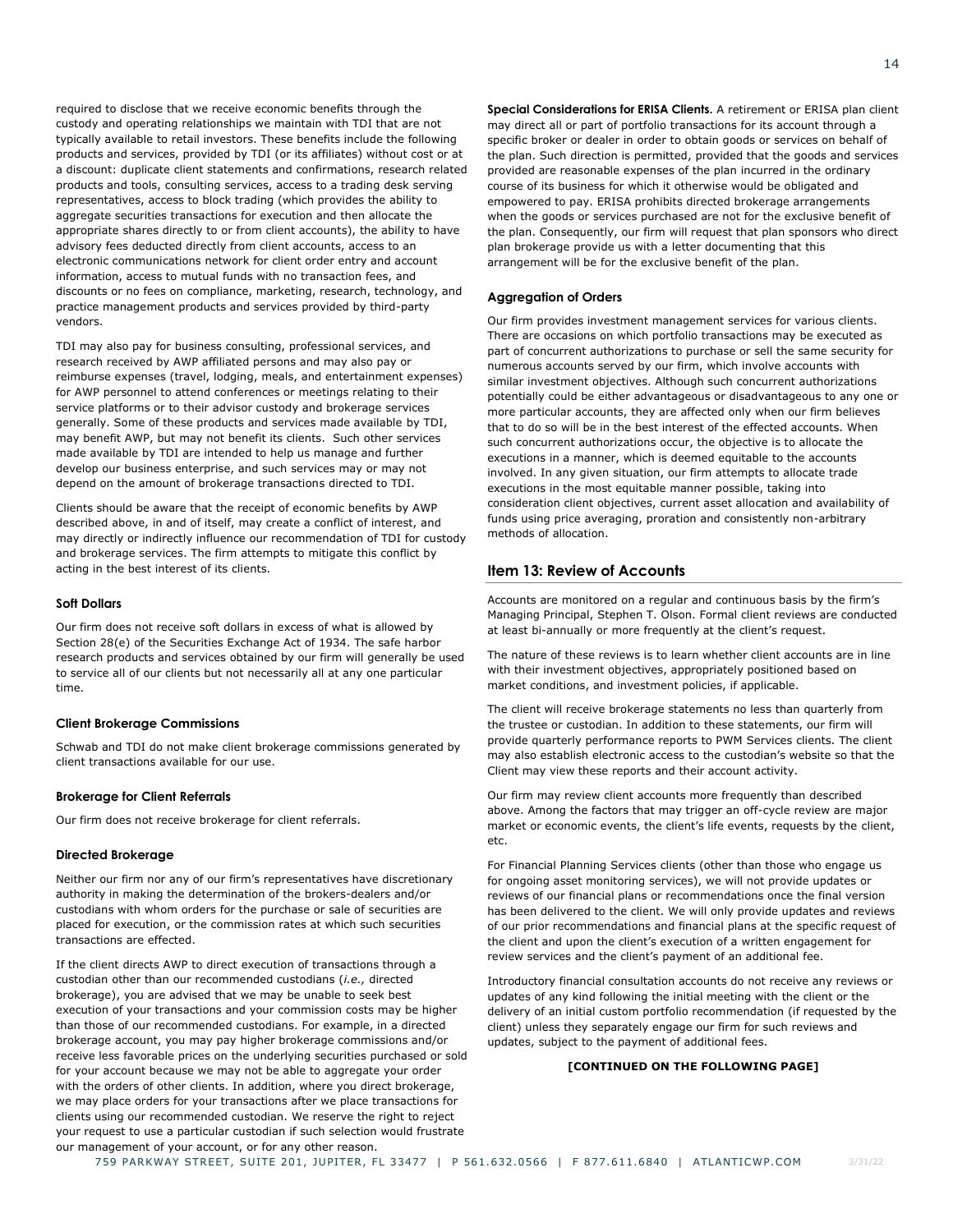# <span id="page-16-0"></span>**Item 14: Client Referrals & Other Compensation**

### **Schwab and TDI**

Our firm receives economic benefit from Schwab and TDI in the form of the support products and services made available to our firm and other independent investment advisors that have their clients maintain accounts at Schwab and TDI. These products and services, how they benefit our firm, and the related conflicts of interest are described above (see Item 12 – Brokerage Practices). The availability of Schwab's and/or TDI's products and services is not based on our firm giving particular investment advice, such as buying particular securities for our clients.

### **Referral Fees**

Our firm does not engage paid solicitors for client referrals, nor do we receive any referral fees in connection of referrals of our clients to third party service providers. We may recommend the use of certain third-party professionals to assist you in implementing our recommendations. We will only do so when we believe the same to be in your best interests. The third-parties we may refer you to may include, without limitation, attorneys, certified public accountants, insurance agents, and others. AWP is not a law firm, accounting firm, or insurance agency, nor are we acting as accountants or tax advisors when providing you with investment advice. Accordingly, no portion of our recommendations should be construed as legal, tax, or accounting advice. Clients may elect to engage any recommended third-party professionals at their own discretion and risk.

### <span id="page-16-1"></span>**Item 15: Custody**

Client accounts are typically held by a qualified custodian such as Schwab and/or TDI. Except for our ability to directly deduct our advisory fees from client accounts, the ability to disburse or transfer certain client funds pursuant to Standing Letters of Authorization ("SLOAs") executed by clients, and as otherwise explained below in this Item 15, AWP does not have custody of client assets and shall have no liability to the client for any loss or other harm to any property in the account as the result of nondirected activities. This includes harm to any property in the account resulting from the insolvency of the custodian or any unauthorized acts of the agents or employees of the custodian and whether or not the full amount or such loss is covered by the SIPC or any other insurance which may be carried by the custodian. The client understands that SIPC provides only limited protection for the loss of property held by a brokerdealer. Where a client has executed a SLOA, AWP follows the guidance set forth in the SEC's no-action letter to the Investment Advisor Association dated February 21, 2017.

Account statements sent to the client by the custodian will reflect any advisory fees directly deducted by our firm. We strongly urge you to review and compare the investment advisory fees contained in the custodial account statements and any invoices, statements, or reports received from us for accuracy. You should contact us immediately if there if there is any discrepancy or if you have any questions about your account.

As discussed in Items 5, 10 and 11, certain related persons of AWP are also affiliated with the Fund Management Affiliates which sponsor, manage, and advise the Affiliated Funds. This dual affiliation results in our firm having custody over client funds that are invested in our Affiliated Funds. Because AWP is deemed to have custody of the assets invested in the Affiliated Funds by its advisory clients, the firm is subject to certain annual independent audit requirements relating to its Affiliated Funds. Each participant in the Affiliated Funds will receive periodic progress reports regarding their investment in the fund. In addition, in accordance with Rule 206(4)-2(b)(4) under the Investment Advisers Act of 1940, each Affiliated Fund will engage an independent public accountant who is subject to examination by the Public Company Accounting Oversight Board to verify the fund's assets and prepare audited financial statements at the

In addition, certain legacy clients have engaged our firm to perform bill pay services and to perform other discretionary services based on power of attorney, granting our firm the discretion to disburse client funds and/or securities without first obtaining client approval. While we no longer offer bill pay services, we are deemed to have actual custody over these legacy client assets. Accordingly, we have entered into a written agreement with an independent certified public accountant to verify by actual examination all such accounts at least once during each calendar year at a time that is chosen by the accountant without prior notice or announcement to us, and that is irregular from year to year ("surprise examination"). As part of this arrangement, the independent accountant must file a Form ADV-E with the SEC along with a copy of the audit or surprise examination report within 120 days of the audit or surprise examination's conclusion.

### <span id="page-16-2"></span>**Item 16: Investment Discretion**

We generally require clients to provide our firm with investment discretion on their behalf, pursuant to a written advisory agreement. By granting investment discretion, our firm is authorized to execute securities transactions, determine which securities are bought and sold, the total amount to be bought and sold, and the timing of such transactions. Should clients grant our firm non-discretionary authority, our firm would be required to obtain the client's permission prior to effecting securities transactions. Limitations may be imposed by the client in the form of specific constraints on any of these areas of discretion with our firm's written acknowledgement.

### <span id="page-16-3"></span>**Item 17: Voting Client Securities**

Our firm does not accept authority to vote client securities nor do we offer to provide clients advice regarding how to vote proxies. Clients will receive proxies or other solicitations directly from their custodian or a transfer agent. Any proxies received by us will be promptly forwarded to you. Clients are solely responsible for exercising their rights to vote as a shareholder.

### <span id="page-16-4"></span>**Item 18: Financial Information**

While we do require prepayment of more than \$1,200 in fees for certain of our services, all services to be rendered on account of these prepayments are completed within six months. Our firm does not have any financial condition or commitment that impairs our ability to meet our contractual and fiduciary obligations to clients, nor have we ever been the subject of a bankruptcy proceeding.

3/31/22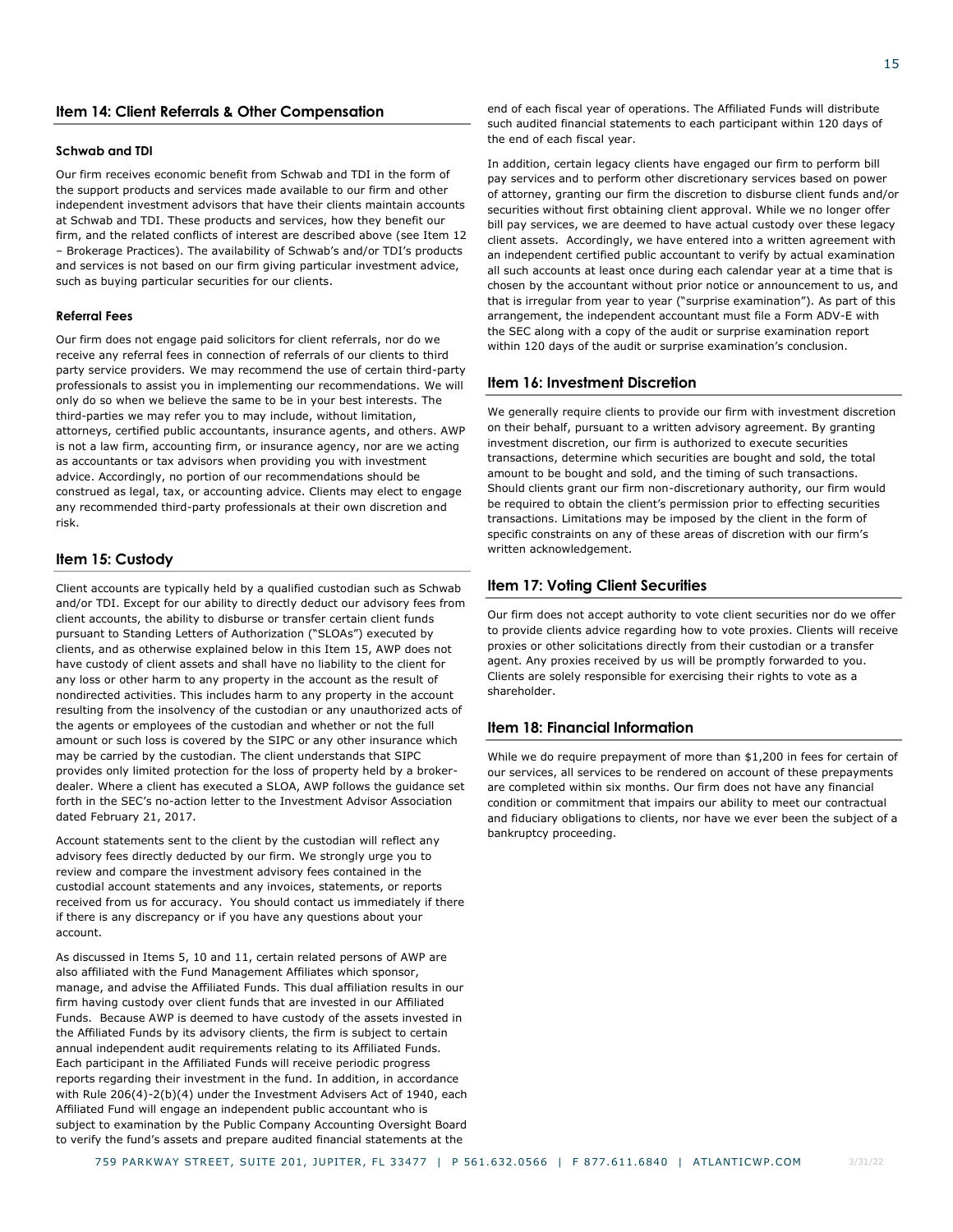

# Part 2B of Form ADV: Brochure Supplement January 10, 2022

# **STEPHEN T. OLSON, CFP®, AEP®**

759 PARKWAY STREET, SUITE 201, JUPITER, FL 33477 P 561.632.0566 | F 877.611.6840 www.atlanticwp.com

# **Firm Contact:**

STEPHEN T. OLSON Founder and Managing Principal

his ADV Part 2B ("brochure supplement") provides information about Stephen T. Olson, CFP®, AEP® that supplements Atlantic Wealth Partners, LLC's ("Atlantic Wealth Partners") Form ADV Part 2A ("brochure"). You should have received a copy of that brochure. Please contact us at (561) 632- 0566 if you did not receive a copy of the firm's brochure or if you have any questions about the contents of this brochure supplement. T

Additional information about Stephen T. Olson CFP®, AEP® is available on the SEC's website at www.adviserinfo.sec.gov. The searchable IARD/CRD number for Stephen T. Olson CFP®, AEP® is 6285609.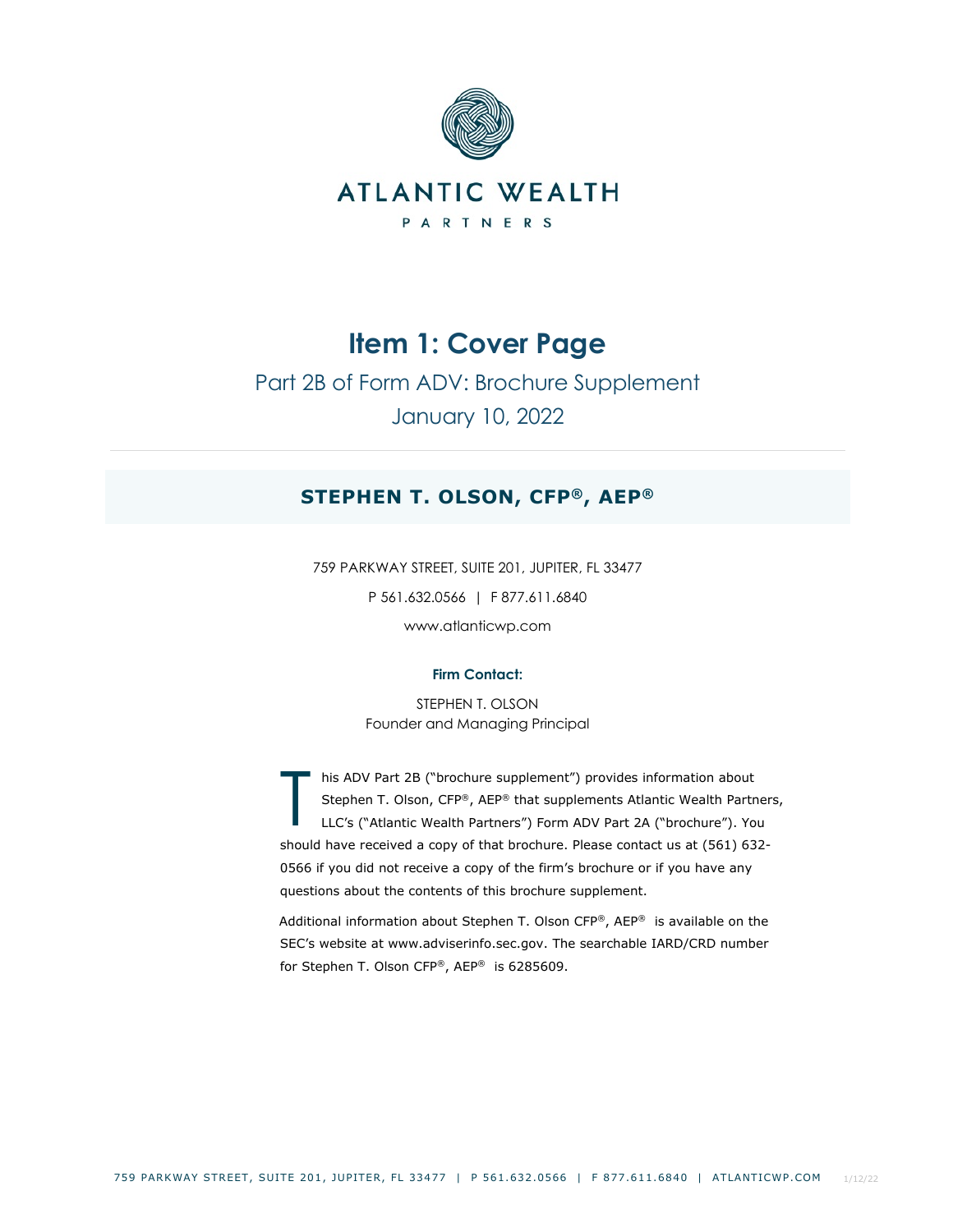## **Item 2: Educational Background & Business Experience**

**Stephen T. Olson, CFP®, AEP® | Birth Year: 1987 "Steve"** 

### **Educational Background:**

**Business Background:**

2009 – University of South Florida – Bachelor of Arts

| <b>DUSINESS DUCKGROUND.</b> |                                                                                          |
|-----------------------------|------------------------------------------------------------------------------------------|
| 06/2021 - Present           | Empowerment Labs, LLC; Founder                                                           |
| 04/2021 - Present           | Monstro, Inc.; Founder and Chief Executive Officer                                       |
| 02/2021 - Present           | AWP RE, LLC; Principal                                                                   |
| 02/2021 - Present           | AWP Acquisitions, LLC; Principal                                                         |
| $01/2021$ - Present         | AWP Tax & Trust Solutions, LLC (f/k/a AWP Tax, LLC); Principal                           |
| 06/2019 - Present           | Monstro, LLC; Principal                                                                  |
| $10/2017$ - Present         | Atlantic Wealth Partners, LLC; Managing Member, Chief Compliance Officer, and Investment |
|                             | <b>Advisor Representative</b>                                                            |
| 09/2017 - Present           | Prudent Insurance, LLC; Principal and Insurance Agent                                    |
| $01/2007$ - Present         | Stephen T. Olson, Inc.; President and Real Estate Broker                                 |
| $10/2017 - 08/2021$         | Monstro PCFO, LLC; Managing Member, Chief Compliance Officer, and Investment Advisor     |
|                             | Representative                                                                           |
| $01/2014 - 10/2017$         | The Center for Wealth Planning, Inc.; Investment Advisor Representative and Registered   |
|                             | Representative                                                                           |
| $02/2011 - 12/2013$         | Walls Fargo Bank, N.A.; Banker                                                           |
| $01/2009 - 12/2011$         | Waterway Capital Partners, Inc.; Chief Investment Officer                                |
|                             |                                                                                          |

### **Exams, Licenses & Other Professional Designations:**

2014: Series 6, 63, & 65 Exams

FL Insurance License (Health & Life Including Annuities & Variable Contracts) FL Real Estate Broker's License

Mr. Olson holds the CERTIFIED FINANCIAL PLANNER™ designation offered by the CFP Board. Certified Financial Planner™,  $CFP^®$  and federally registered CFP (with a flame design) marks (collectively, the "CFP® marks") are professional certification marks granted in the United States by Certified Financial Planner Board of Standards, Inc. (CFP Board).

The CFP® certification is a voluntary certification; no federal or state law or regulation requires financial planners to hold  $CFP<sup>®</sup>$  certification. It is recognized in the United States and a number of other countries for its (1) high standard of professional education; (2) stringent code of conduct and standards of practice; and (3) ethical requirements that govern professional engagements with Clients.

To attain the right to use the CFP® marks, an individual must satisfactorily fulfill the following requirements:

- Education Complete an advanced college-level course of study addressing the financial planning subject areas that CFP Board's studies have determined are necessary for the competent and professional delivery of financial planning services and attain a bachelor's degree from a regionally accredited United States college or university (or its equivalent from a foreign university). CFP Board's financial planning subject areas include insurance planning and risk management, employee benefits planning, investment planning, income tax planning, retirement planning, and estate planning;
- Examination Pass the comprehensive CFP® Certification Examination. The examination, administered in 10 hours over a two-day period, includes case studies and Client scenarios designed to test one's ability to correctly diagnose financial planning issues and apply one's knowledge of financial planning to real world circumstances;
- Experience Complete at least three years of full-time financial planning-related experience (or the equivalent, measured as 2,000 hours per year); and
- Ethics Agree to be bound by the CFP Board's Standards of Professional Conduct, a set of documents outlining the ethical and practice standards for CFP® professionals.

Individuals who become certified must complete the following ongoing education and ethics requirements to maintain the right to continue to use the CFP® marks:

• Continuing Education – Complete 30 hours of continuing education hours every two years, including two hours on the Code of Ethics and other parts of the Standards of Professional Conduct, to maintain competence and keep up with developments in the financial planning field; and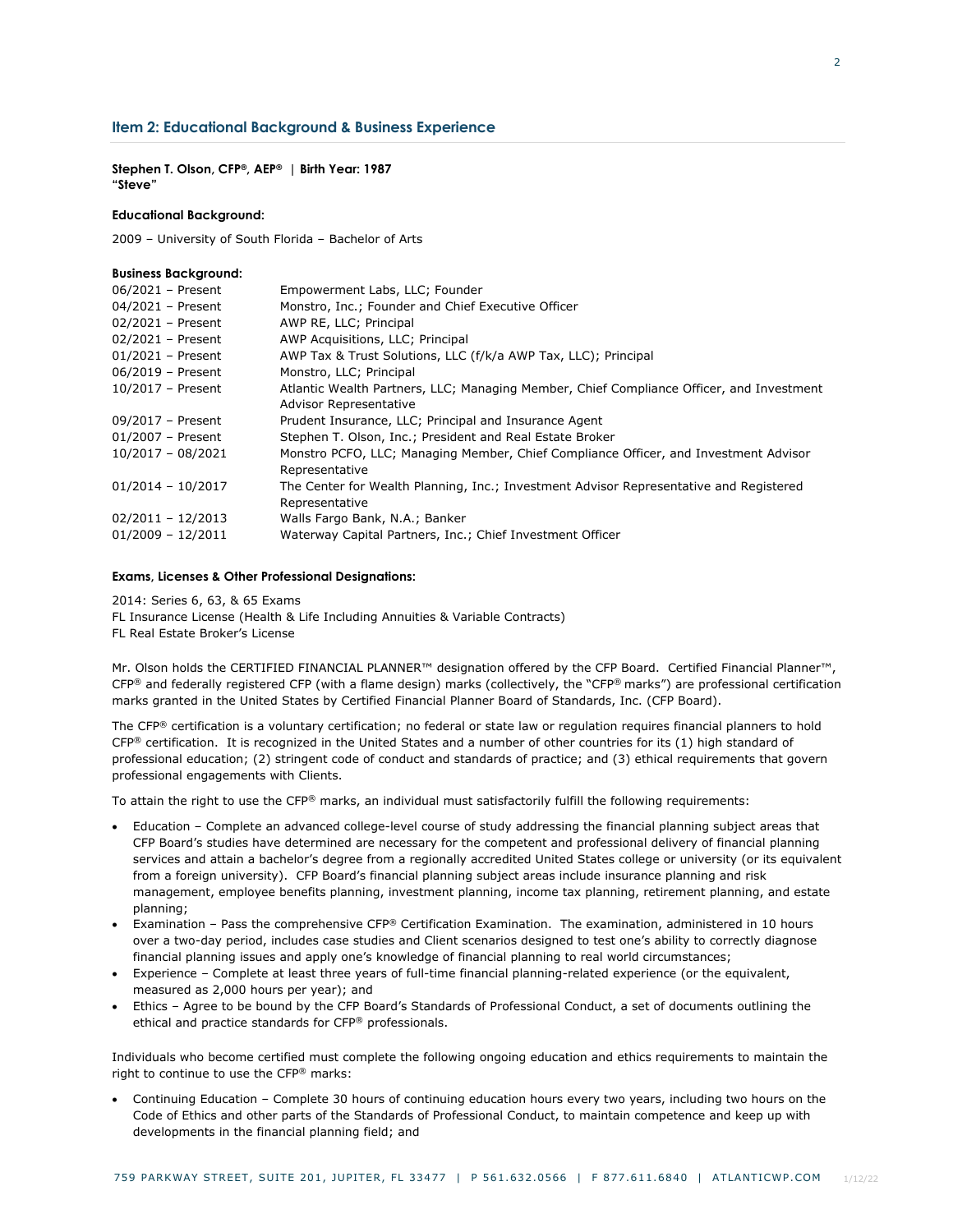- Ethics Renew an agreement to be bound by the Standards of Professional Conduct. The Standards prominently require that CFP® professionals provide financial planning services at a fiduciary standard of care. This means CFP® professionals must provide financial planning services in the best interests of their Clients.
- CFP<sup>®</sup> professionals who fail to comply with the above standards and requirements may be subject to the CFP Board's enforcement process, which could result in suspension or permanent revocation of their CFP® certification.

Mr. Olson also holds the Accredited Estate Planner® designation. The AEP® designation is a voluntary certification; no federal or state law or regulation requires financial planners to hold AEP® certification.

The AEP® designation is awarded by the National Association of Estate Planners and Councils ("NAEPC") to estate planners who have completed two graduate-level courses administered by The American College of Financial Services, meet specific professional requirements, and who practice as one of the following: attorney, CPA, trust officer, CLU®, CFP® certificant or ChFC®. It is awarded to estate planning professionals who meet stringent requirements of experience, knowledge, education professional reputation, and character. NAEPC has designated The American College of Financial Services as the primary provider of the education courses required to earn the AEP® designation.

Amongst other requirements, recipients of the AEP® designation must meet the following requirements:

- Education Recipients must complete two graduate courses through The American College of Financial Services, including a mandatory advanced estate planning course and one (1) elective course in "Financial Statements and Business Valuation and Analysis," "Business Succession Planning," "Planning for Impact in the Context of Family Wealth," "Charitable Giving Strategies," or "Executive Compensation". Alternatively, recipients must complete graduate level coursework from other approved colleges and universities.
- Engagement and Experience Recipients must be presently and significantly involved in "estate planning activities" (defined as spending at least one-third of one's time on such matters); and meet a minimum requirement of professional experience engaged in estate planning and estate planning activities.
- Membership Recipients are required to be members of, and continuously maintain membership in, an affiliated local or regional estate planning council where such membership is available. Where no affiliated local council membership is available, the recipient is required to continuously maintain an At-Large individual membership in the National Association of Estate Planners & Councils.
- Professional References and Good Character Recipients must submit three (3) professional references and be in continuously good standing with their respective professional organization or licensing authority (*e.g.,* state bar association for attorneys, etc.).
- Code of Ethics Recipients must sign a declaration agreeing to be bound by the NAEPC's code of ethics.
- Team Concept Recipients must acknowledge a commitment to the team concept of estate planning as defined by the NAEPC.

On an annual basis, AEP® designation holders must certify or re-certify that:

- 1) They are continuously engaged in estate planning activities in their professional discipline;
- 2) They are in good standing with their respective professional organizations and/or license authorities and are not subject to any disciplinary misconduct or investigation;
- 3) They maintain membership in an affiliated local or regional estate planning council where such membership is available (availability must be reassessed by designee for annual recertification); otherwise they must be an individual, At-Large member of the NAEPC and maintain that membership;
- 4) They have abided by and will continue to abide by the NAEPC Code of Ethics;
- 5) They are dedicated to the team concept of estate planning; and
- 6) They have currently satisfied the continuing education requirements of their designated professional discipline and have maintained a minimum of thirty (30) hours of continuing education during the prior two (2) years, of which at least fifteen (15) hours were in estate planning, in order to satisfy the AEP® designation continuing education requirement.

Certification and re-certifications by designation holders are subject to audit by the NAEPC. Failure to re-certify or comply with any of the above requirements on an annual basis will subject the holder of the designation to enter inactive status and result in ineligibility to use the designation until such time as re-approved by the NAEPC.

## **Item 3: Disciplinary Information**

There are no legal or disciplinary events material to the evaluation of Mr. Olson.

# **Item 4: Other Business Activities**

Mr. Olson is a licensed insurance agent/broker. He may offer insurance products and services to advisory clients and receive customary fees and/or commissions as a result of such transactions, either directly or via Atlantic Wealth Partners' affiliate, Prudent Insurance, LLC, an independent insurance agency. A conflict of interest arises as these insurance sales create an incentive for Mr. Olson to recommend insurance products or services based on the additional compensation he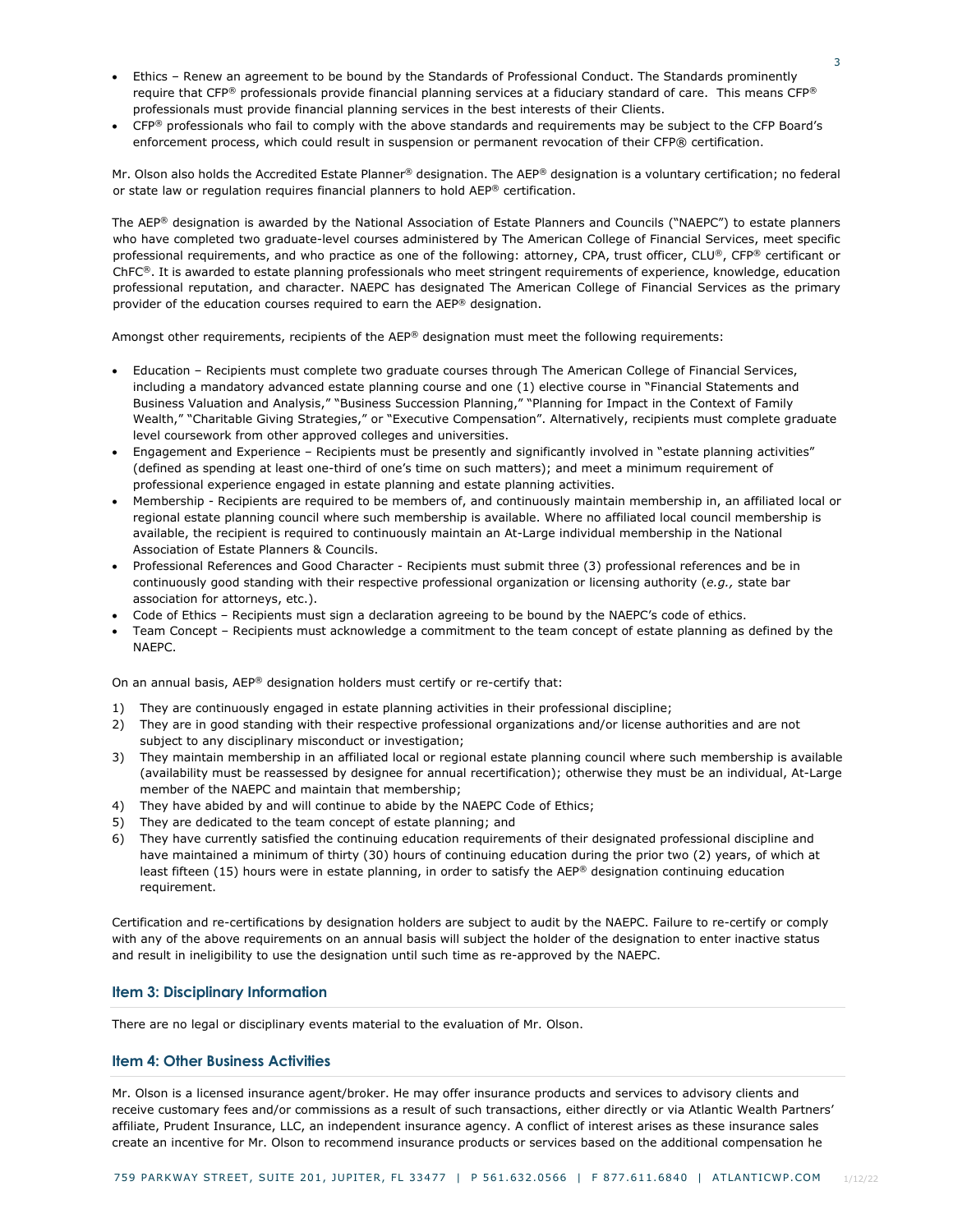may receive as a result of such sales, rather than the client's best interests. To mitigate conflicts of interest which may arise as a result of these arrangements, Mr. Olson, as a fiduciary, will only act in the client's best interest. Upon client request, Mr. Olson will disclose any additional compensation that he and/or Prudent Insurance, LLC will receive as a result of any related transactions entered with advisory clients.

Mr. Olson is also a licensed real estate broker associated with Stephen T. Olson, Inc. As such, only where explicitly agreed with the client, he may receive normal and customary fees associated with real estate transactions. To mitigate conflicts of interest which may arise as a result of these arrangements, Mr. Olson, as a fiduciary, will only act in the client's best interest. Upon client request, will disclose any additional compensation that he and/or Stephen T. Olson, Inc. will receive as a result of any related transactions entered with advisory clients.

Mr. Olson is also the principal of AWP RE, LLC and AWP Acquisitions, LLC (collectively, the "Fund Management Affiliates"), entities which may sponsor, manage, and/or advise certain privately offered pooled investment vehicles ("Affiliated Funds") in which clients may participate. The Affiliated Funds are expected to focus on the acquisition, financing, and operation of real properties identified by Atlantic Wealth Partners and/or its Fund Management Affiliates and may pay compensation to the Fund Management Affiliates in connection with their role in sponsoring, managing, and/or advising the Affiliated Funds. As a result of these arrangements, Mr. Olson may benefit and receive certain additional compensation indirectly as a result of client participation in the Affiliated Funds. Additional conflicts of interest may exist with respect to Mr. Olson's allocation of his time and effort to Atlantic Wealth Partner's advisory clients and the Fund Management Entities. To mitigate conflicts of interest which may arise as a result of these arrangements, Mr. Olson will at all times act in accordance with Atlantic Wealth Partner's Codes of Ethics and act only from principles of fair and equitable dealing and good faith with respect to the firm's advisory clients.

Mr. Olson is also the principal of AWP Tax & Trust Solutions, LLC ("AWP T&T"), a tax planning and preparation services firm and affiliate of Atlantic Wealth Partners. Clients of Atlantic Wealth Partners may be referred to AWP T&T for tax related services, but they are never under any obligation to engage such services. Clients may elect to engage any tax services firm of their desire. However, where clients elect to engage the services of AWP T&T, Mr. Olson may benefit and receive certain additional compensation as a result of his role as the principal of AWP T&T. Additional conflicts of interest may exist with respect to Mr. Olson's allocation of his time and effort to Atlantic Wealth Partner's advisory clients. To mitigate conflicts of interest which may arise as a result of these arrangements, Mr. Olson will at all times act in accordance with Atlantic Wealth Partner's Codes of Ethics and act only from principles of fair and equitable dealing and good faith with respect to the firm's advisory clients.

For more information on how Atlantic Wealth Partners addresses the foregoing conflicts of interest, please see Item 5 of the firm brochure. You should have received a copy of that brochure. Please contact us at (561) 632-0566 if you did not receive a copy of the firm's brochure or if you have any questions about the contents of this brochure supplement.

### **Item 5: Additional Compensation**

Except as set forth in Item 4 above, Mr. Olson does not receive any other economic benefit for providing advisory services in addition to advisory fees.

### **Item 6: Supervision**

Mr. Olson is the sole owner and Chief Compliance Officer and as such has no internal supervision placed over him. He is, however, bound by our firm's Code of Ethics. Mr. Olson can be reached at the telephone number which appears on the cover page of this brochure supplement.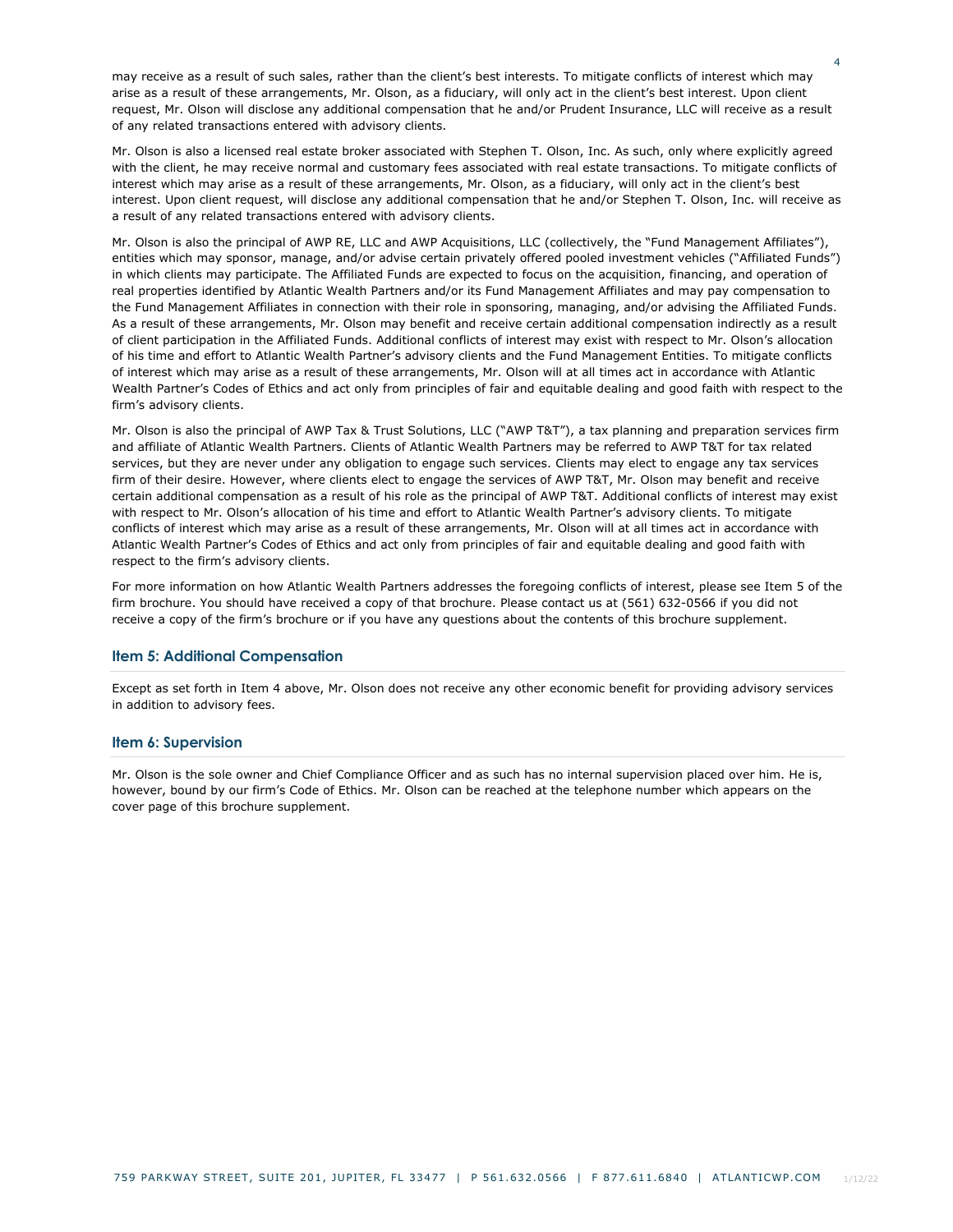

Part 2B of Form ADV: Brochure Supplement January 10, 2022

# **TAD SACHECK, AAMS®**

759 PARKWAY STREET, SUITE 201, JUPITER, FL 33477 P 561.632.0566 | F 877.611.6840 www.atlanticwp.com

# **Firm Contact:**

STEPHEN T. OLSON Founder and Managing Principal

his ADV Part 2B ("brochure supplement") provides information about Tad Sacheck, AAMS® that supplements Atlantic Wealth Partners, LLC's ("Atlantic Wealth Partners") Form ADV Part 2A ("brochure"). You should have received a copy of that brochure. Please contact us at (561) 632-0566 if you did not receive a copy of the firm's brochure or if you have any questions about the contents of this brochure supplement. T

Additional information about Tad Sacheck, AAMS® is available on the SEC's website at www.adviserinfo.sec.gov. The searchable IARD/CRD number for Tad Sacheck, AAMS® is 6084705.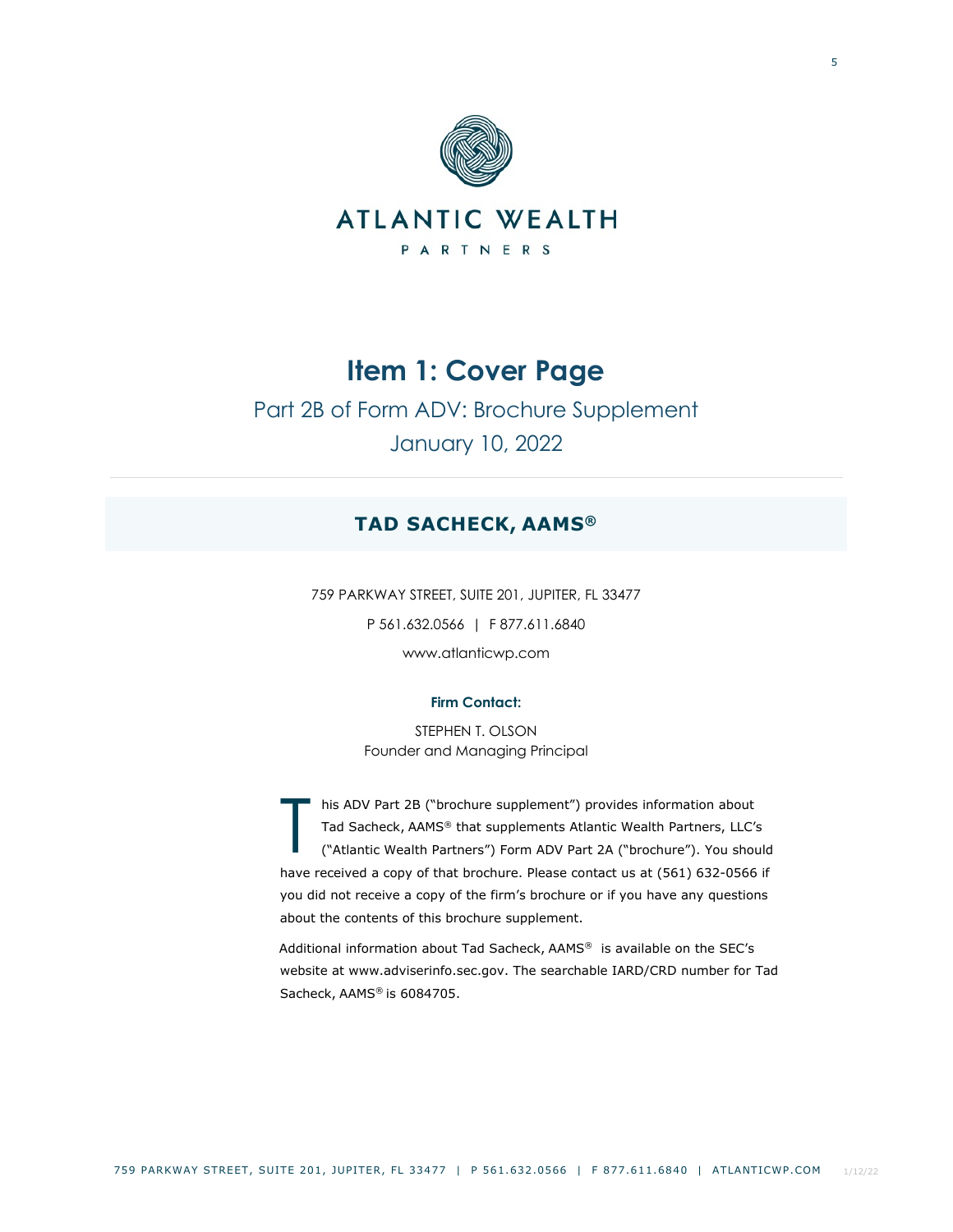### **Item 2: Educational Background & Business Experience**

### **Tad Sacheck, AAMS® | Birth Year: 1984**

### **Educational Background:**

2008 – Indiana University in Bloomington – Bachelor of Arts, Economics

#### **Business Background:**

| 11/2018 – Present Atlantic Wealth Partners, LLC; Operations Manager and Investment Adviser Representative |
|-----------------------------------------------------------------------------------------------------------|
| 08/2017 - 11/2018 Raymond James; Private Wealth Advisor                                                   |
| 08/2015 - 08/2017 Motiv8 Advisors, Vice President of Marketing                                            |
| 01/2013 - 08/2015 Brokers International Mountain States; Vice President of Marketing                      |
| 05/2008 - 12/2012 USA Tax & Insurance Services Inc.; Sr. Recruiter and Business Developer                 |

### **Exams, Licenses & Other Professional Designations:**

2017: Series 7 & 63 Exams 2017: Accredited Asset Management Specialist (AAMS®) 2010: Series 65 Exam 2008: FL Insurance License (Health & Life Including Annuities & Variable Contracts)

Mr. Sacheck holds the Accredited Asset Management Specialist (AAMS®) designation. The College for Financial Planning® awards the AAMS® designation to students who successfully complete the program, pass the final examination and comply with the Code of Ethics, which includes agreeing to abide by the Standards of Professional Conduct and Terms and Conditions. Applicants must also disclose of any criminal, civil, self-regulatory organization, or governmental agency inquiry, investigation, or proceeding relating to their professional or business conduct. Conferment of the designation is contingent upon the College for Financial Planning's review of matters either self-disclosed or which are discovered by the College that are required to be disclosed. Continued use of the AAMS® designation is subject to ongoing renewal requirements. Every two years individuals must renew their right to continue using the AAMS® designation by completing 16 hours of continuing education and reaffirming to abide by the Standards of Professional Conduct, Terms and Conditions, and self-disclose any criminal, civil, self-regulatory organization, or governmental agency inquiry, investigation, or proceeding relating to their professional or business conduct.

### **Item 3: Disciplinary Information**

There are no legal or disciplinary events material to the evaluation of Mr. Sacheck.

# **Item 4: Other Business Activities**

Mr. Sacheck is a licensed insurance agent/broker. He may offer insurance products and services to advisory clients and receive customary fees and/or commissions as a result of such transactions, either directly or via Atlantic Wealth Partners' affiliate, Prudent Insurance, LLC, an independent insurance agency. A conflict of interest arises as these insurance sales create an incentive for Mr. Sacheck to recommend insurance products or services based on the additional compensation he may receive as a result of such sales, rather than the client's best interests. To mitigate conflicts of interest which may arise as a result of these arrangements, Mr. Sacheck, as a fiduciary, will only act in the client's best interest. Upon client request, Mr. Sacheck will disclose any additional compensation that he and/or Prudent Insurance, LLC will receive as a result of any related transactions entered with advisory clients. For more information on how Atlantic Wealth Partners addresses this conflict of interest, please see Item 5 of the firm brochure. You should have received a copy of that brochure. Please contact us at (561) 632-0566 if you did not receive a copy of the firm's brochure or if you have any questions about the contents of this brochure supplement.

### **Item 5: Additional Compensation**

Mr. Sacheck does not receive any other economic benefit for providing advisory services in addition to advisory  $f$  $a$  $c$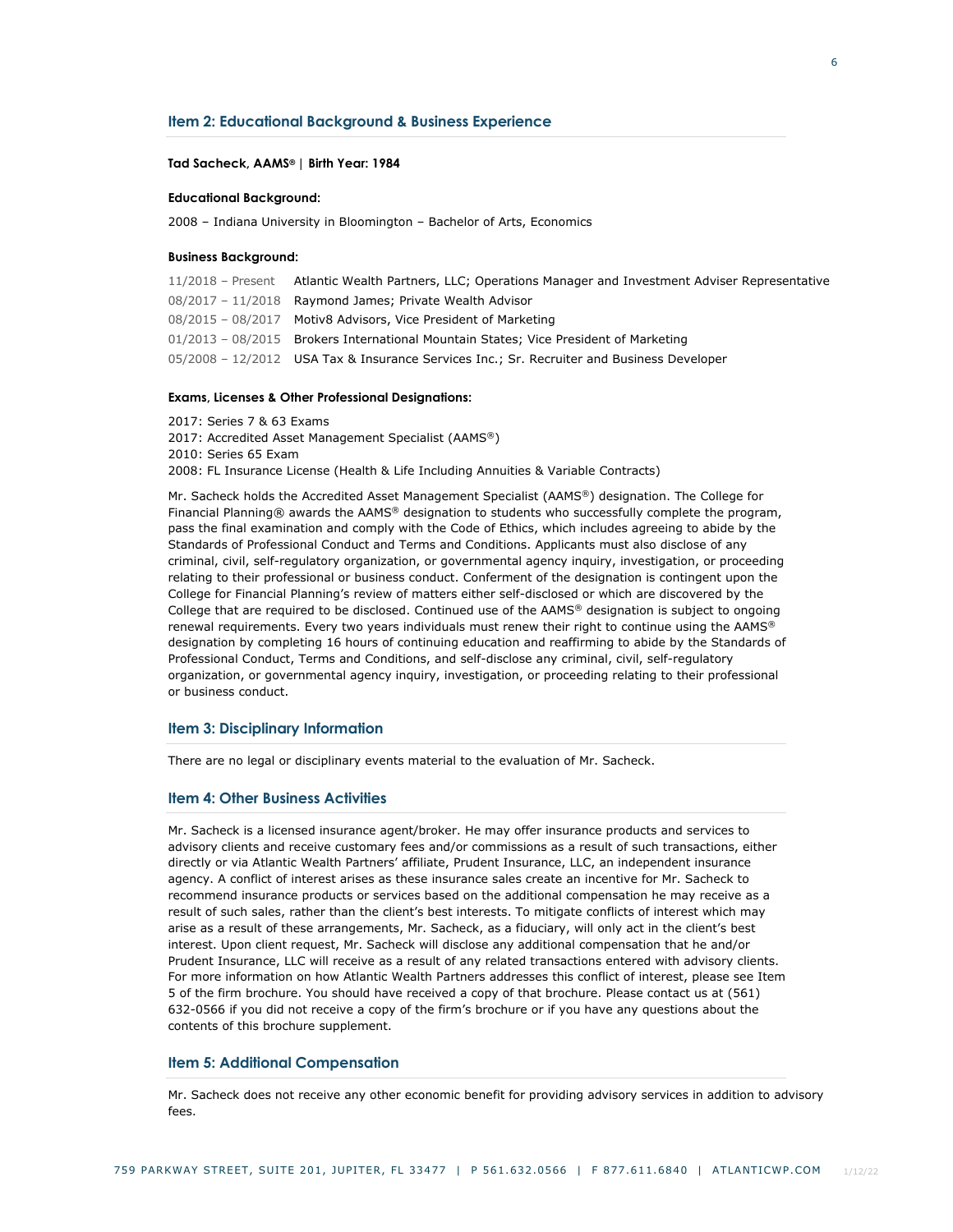# **Item 6: Supervision**

Stephen Olson, CFP®, AEP®, Chief Compliance Officer of Atlantic Wealth Partners, supervises and monitors Mr. Sacheck's activities on a regular basis to ensure compliance with our firm's Code of Ethics. Please contact Stephen Olson if you have any questions about Mr. Sacheck's brochure supplement at (561)-632-0566.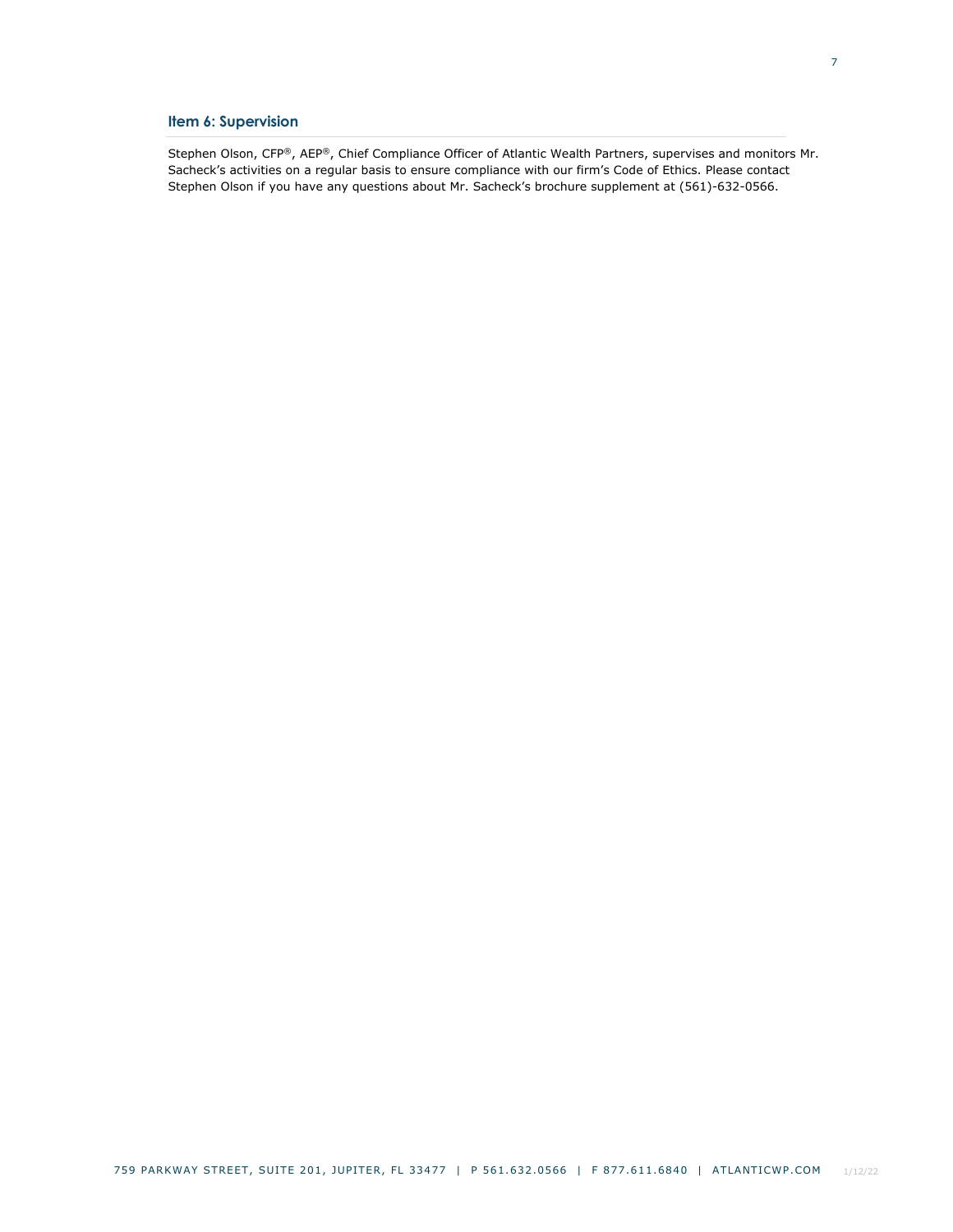

# Part 2B of Form ADV: Brochure Supplement January 10, 2022

# **GREGGORY BRANT, CFP®**

759 PARKWAY STREET, SUITE 201, JUPITER, FL 33477 P 561.632.0566 | F 877.611.6840 www.atlanticwp.com

# **Firm Contact:**

STEPHEN T. OLSON Founder and Managing Principal

his ADV Part 2B ("brochure supplement") provides information about Greggory Brant, CFP® that supplements Atlantic Wealth Partners, LLC's ("Atlantic Wealth Partners") Form ADV Part 2A ("brochure"). You should have received a copy of that brochure. Please contact us at (561) 632-0566 if you did not receive a copy of the firm's brochure or if you have any questions about the contents of this brochure supplement. T

Additional information about Greggory Brant, CFP® is available on the SEC's website at www.adviserinfo.sec.gov. The searchable IARD/CRD number for Greggory Brant, CFP® is 6255725.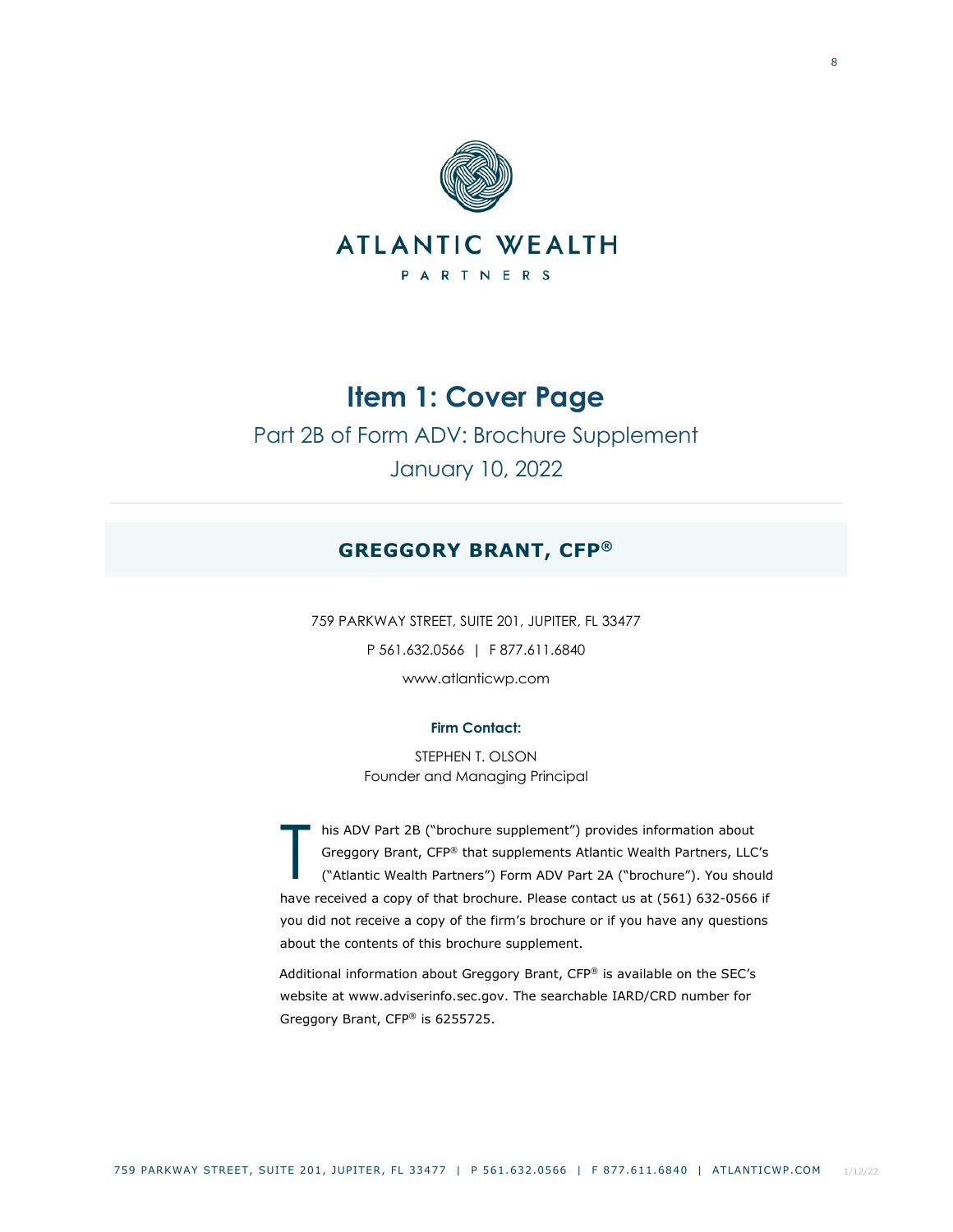### **ITEM 2: EDUCATIONAL BACKGROUND & BUSINESS EXPERIENCE**

### **Greggory Brant, CFP® | Birth Year: 1989**

### **Educational Background:**

- 2013 Duquesne University, Executive Certificate in Financial Planning
- 2012 Robert Morris University, MBA; Business Administration
- 2011 Robert Morris University, B.S., Financial Mathematics

### **Business Background:**

| 05/2019 - Present   | Atlantic Wealth Partners, LLC; Investment Advisor Representative |
|---------------------|------------------------------------------------------------------|
| $10/2018 - 05/2019$ | J.P. Morgan Securities, LLC; Financial Advisor                   |
| $01/2017 - 05/2018$ | Ameriprise Financial; Lead Registered Associate                  |
| 09/2014 - 01/2017   | Alliance Bernstein; Senior Associate                             |
| $04/2014 - 09/2014$ | J.P. Morgan Chase; Relationship Banker                           |
| $10/2013 - 02/2014$ | Evershore Financial Group; Financial Planner                     |

### **Exams, Licenses & Other Professional Designations:**

2018: SIE – Securities Industries Essentials Examination 2013: Series 66 – Uniformed Combined State Law Examination 2013: Series 7 – General Securities Representative Examination

Mr. Brant holds the CERTIFIED FINANCIAL PLANNER™ designation offered by the CFP Board. Certified Financial Planner™, CFP® and federally registered CFP (with a flame design) marks (collectively, the "CFP® marks") are professional certification marks granted in the United States by Certified Financial Planner Board of Standards, Inc. (CFP Board).

The CFP® certification is a voluntary certification; no federal or state law or regulation requires financial planners to hold CFP® certification. It is recognized in the United States and a number of other countries for its (1) high standard of professional education; (2) stringent code of conduct and standards of practice; and (3) ethical requirements that govern professional engagements with Clients.

To attain the right to use the CFP® marks, an individual must satisfactorily fulfill the following requirements:

- Education Complete an advanced college-level course of study addressing the financial planning subject areas that CFP Board's studies have determined are necessary for the competent and professional delivery of financial planning services and attain a bachelor's degree from a regionally accredited United States college or university (or its equivalent from a foreign university). CFP Board's financial planning subject areas include insurance planning and risk management, employee benefits planning, investment planning, income tax planning, retirement planning, and estate planning;
- Examination Pass the comprehensive CFP® Certification Examination. The examination, administered in 10 hours over a two-day period, includes case studies and Client scenarios designed to test one's ability to correctly diagnose financial planning issues and apply one's knowledge of financial planning to real world circumstances;
- Experience Complete at least three years of full-time financial planning-related experience (or the equivalent, measured as 2,000 hours per year); and
- Ethics Agree to be bound by the CFP Board's Standards of Professional Conduct, a set of documents outlining the ethical and practice standards for CFP® professionals.

Individuals who become certified must complete the following ongoing education and ethics requirements to maintain the right to continue to use the CFP® marks:

- Continuing Education Complete 30 hours of continuing education hours every two years, including two hours on the Code of Ethics and other parts of the Standards of Professional Conduct, to maintain competence and keep up with developments in the financial planning field; and
- Ethics Renew an agreement to be bound by the Standards of Professional Conduct. The Standards prominently require that CFP® professionals provide financial planning services at a fiduciary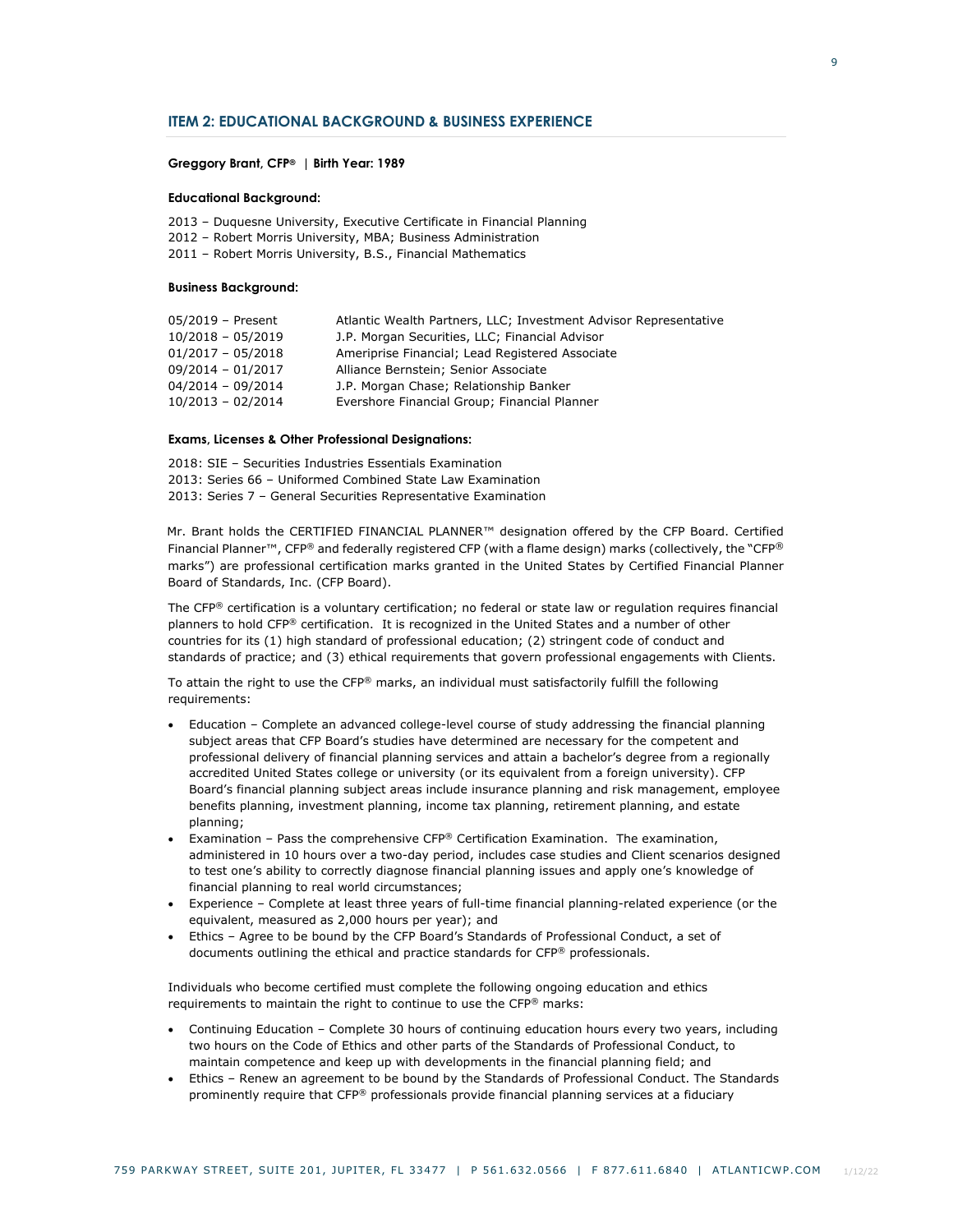standard of care. This means CFP® professionals must provide financial planning services in the best interests of their Clients.

• CFP<sup>®</sup> professionals who fail to comply with the above standards and requirements may be subject to the CFP Board's enforcement process, which could result in suspension or permanent revocation of their CFP® certification.

# **Item 3: Disciplinary Information**

There are no legal or disciplinary events material to the evaluation of Mr. Brant.

### **Item 4: Other Business Activities**

Mr. Brant is a licensed insurance agent/broker. He may offer insurance products and services to advisory clients and receive customary fees and/or commissions as a result of such transactions, either directly or via Atlantic Wealth Partners' affiliate, Prudent Insurance, LLC, an independent insurance agency. A conflict of interest arises as these insurance sales create an incentive for Mr. Brant to recommend insurance products or services based on the additional compensation he may receive as a result of such sales, rather than the client's best interests. To mitigate conflicts of interest which may arise as a result of these arrangements, Mr. Brant, as a fiduciary, will only act in the client's best interest. Upon client request, Mr. Brant will disclose any additional compensation that he and/or Prudent Insurance, LLC will receive as a result of any related transactions entered with advisory clients.

For more information on how Atlantic Wealth Partners addresses this conflict of interest, please see Item 5 of the firm brochure. You should have received a copy of that brochure. Please contact us at (561) 632-0566 if you did not receive a copy of the firm's brochure or if you have any questions about the contents of this brochure supplement.

### **Item 5: Additional Compensation**

Mr. Brant does not receive any other economic benefit for providing advisory services in addition to advisory fees.

### **Item 6: Supervision**

Stephen Olson, CFP®, AEP®, Chief Compliance Officer of Atlantic Wealth Partners, supervises and monitors Mr. Brant's activities on a regular basis to ensure compliance with our firm's Code of Ethics. Please contact Mr. Olson if you have any questions about Mr. Brant's brochure supplement at (561) 632-0566.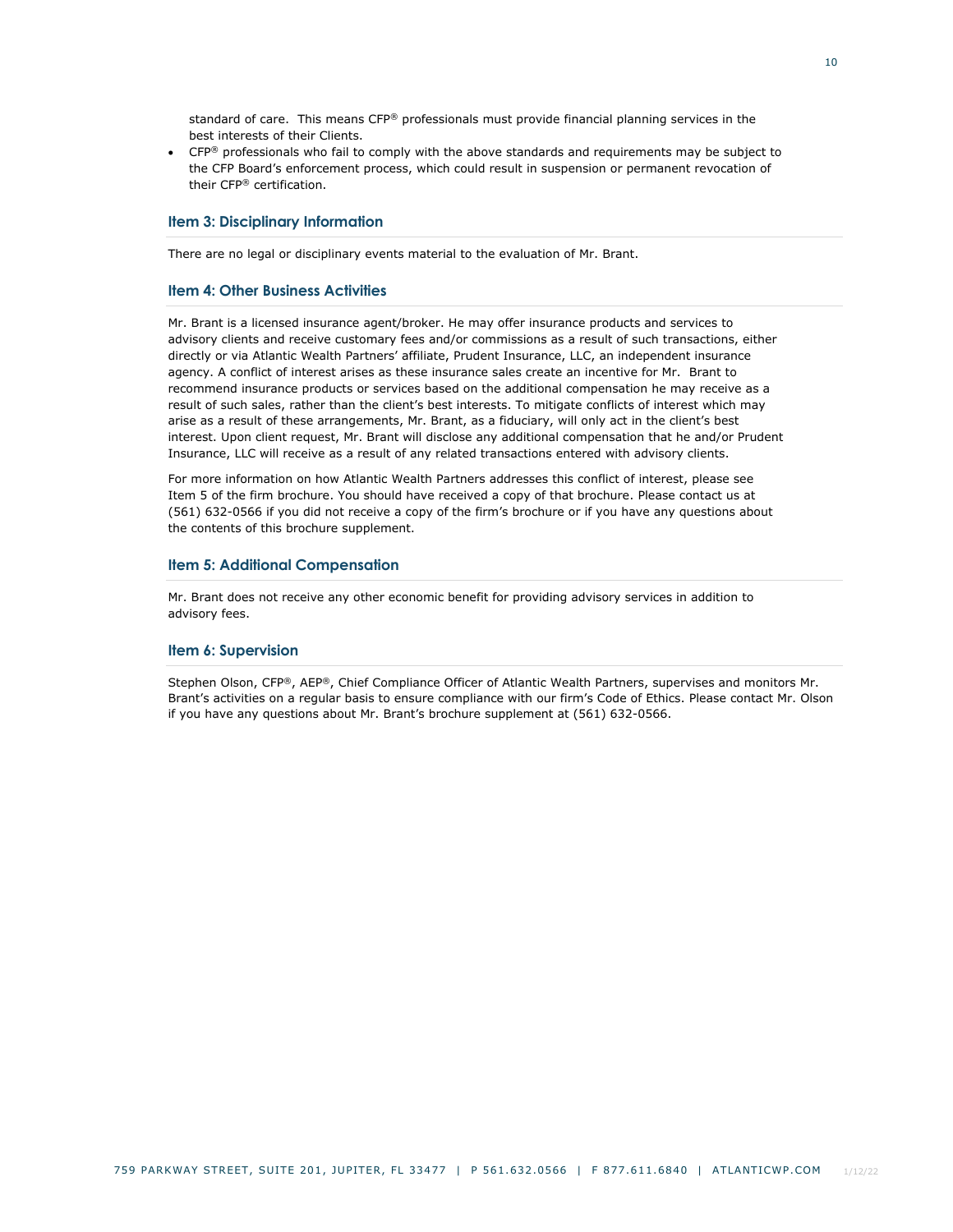

Part 2B of Form ADV: Brochure Supplement January 10, 2022

# **ANTHONY J. VERNALE, CFA®**

759 PARKWAY STREET, SUITE 201, JUPITER, FL 33477 P 561.632.0566 | F 877.611.6840 www.atlanticwp.com

# **Firm Contact:**

STEPHEN T. OLSON Founder and Managing Principal

his ADV Part 2B ("brochure supplement") provides information about Anthony J. Vernale, CFA® that supplements Atlantic Wealth Partners, LLC's ("Atlantic Wealth Partners") Form ADV Part 2A ("brochure"). You should have received a copy of that brochure. Please contact us at (561) 632- 0566 if you did not receive a copy of the firm's brochure or if you have any questions about the contents of this brochure supplement. T

Additional information about Anthony J. Vernale, CFA® is available on the SEC's website at www.adviserinfo.sec.gov. The searchable IARD/CRD number for Anthony J. Vernale, CFA® is 7445835.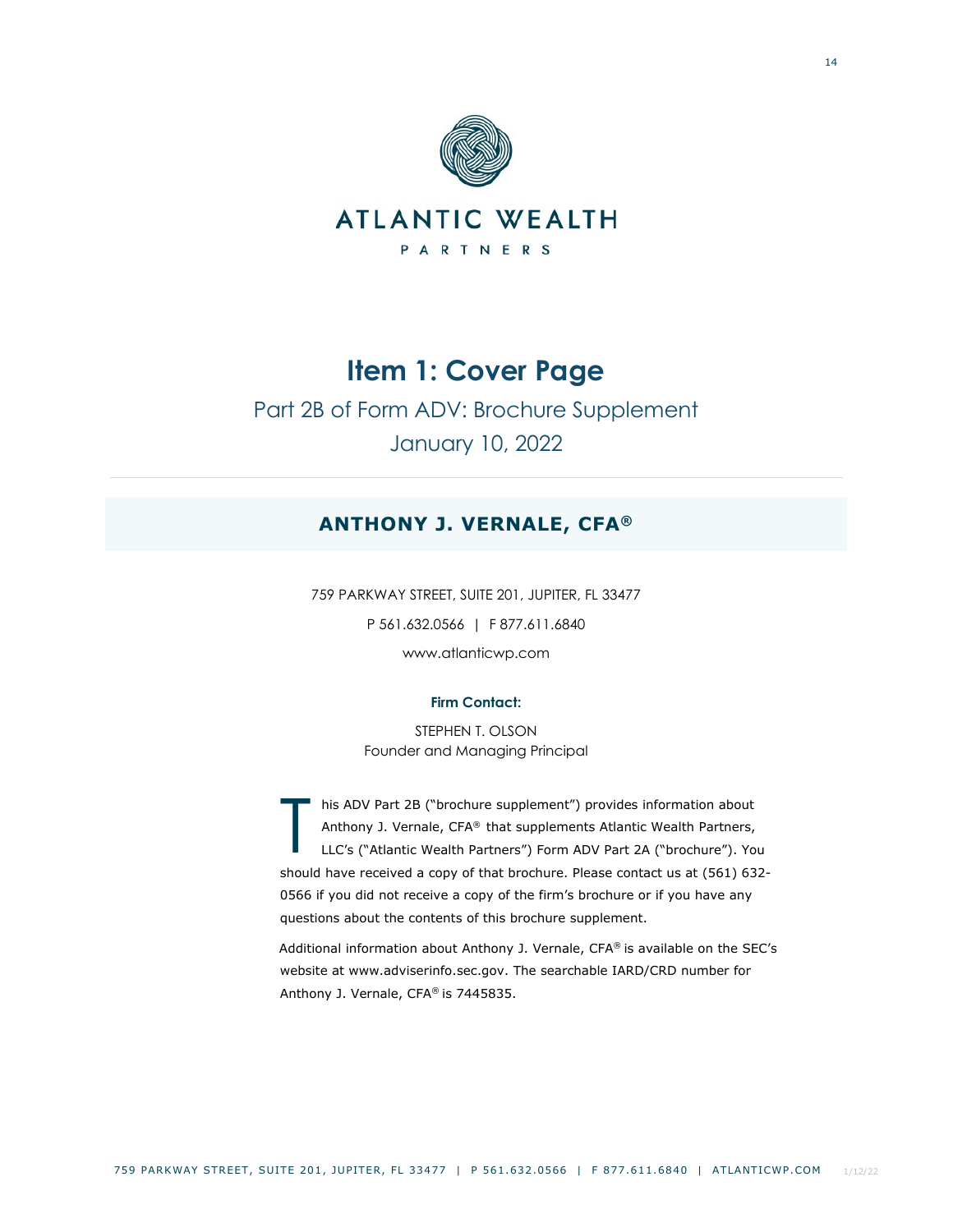### **ITEM 2: EDUCATIONAL BACKGROUND & BUSINESS EXPERIENCE**

### **Anthony J. Vernale, CFA® | Birth Year: 1984**

### **Educational Background:**

2007 – Northeastern University, B.S., Finance and Management

### **Business Background:**

| 09/2021 - Present   | Atlantic Wealth Partners, LLC; Investment Advisor Representative |
|---------------------|------------------------------------------------------------------|
| $05/2010 - 02/2020$ | Highbridge Capital Management, LLC; Vice President               |

#### **Exams, Licenses & Other Professional Designations:**

Mr. Vernale is a holder of the Charted Financial Analyst® (CFA®) designation.

Becoming a CFA Charterholder is voluntary; no federal or state law or regulation requires investment advisors or financial planners to become a CFA Charterholder. However, the CFA program is a globally recognized standard for measuring portfolio management and investment analysis competence and integrity. The program is administered by CFA Institute, a global not-for-profit association of investment professionals.

The program requires candidates to study for and pass three levels of exams that measure a candidate's ability to apply the fundamental knowledge of investment principles at a professional level. Candidates who pass the exams and meet other requirements earn a CFA Charter.

The CFA program is a graduate-level, self-study curriculum and examination program for investment specialists - especially securities analysts, money managers and investment advisors. To register in the CFA program, an applicant must have a bachelor's degree (or comparable non-US degree) and four years of qualified professional work experience, or a combination of education and qualified work experience may be acceptable in lieu of a degree. The CFA program sets the global standard for investment knowledge, standards and ethics. The rigorous curriculum covers a broad range of investment topics and is committed to the highest ethical standards in the profession.

To be awarded the CFA Charter, a candidate must pass the Level I, Level II, and Level III examinations and have at least four (4) years of acceptable professional experience working in the investment decisionmaking process. Candidates must also exhibit a high degree of ethical and professional conduct.

Charterholders must comply with CFA Institute's Articles of Incorporation, Bylaws, Code of Ethics and Standards of Professional Conduct to maintain the Charter. In addition, they must annually submit a Professional Conduct Statement and pay membership dues. Failure to comply with CFA Institute's conditions, requirements, policies and procedures can result in disciplinary sanctions, including suspension or revocation of the right to use the CFA designation.

### **Item 3: Disciplinary Information**

There are no legal or disciplinary events material to the evaluation of Mr. Vernale.

## **Item 4: Other Business Activities**

Mr. Vernale has no outside business activities to disclose at this time.

### **Item 5: Additional Compensation**

Mr. Vernale does not receive any other economic benefit for providing advisory services to clients other than advisory fees.

### **Item 6: Supervision**

Stephen Olson, CFP®, AEP®, Chief Compliance Officer of Atlantic Wealth Partners, supervises and monitors Mr. Vernale's activities on a regular basis to ensure compliance with our firm's Code of Ethics. Please contact Mr. Olson if you have any questions about Mr. Vernale's brochure supplement at (561) 632-0566.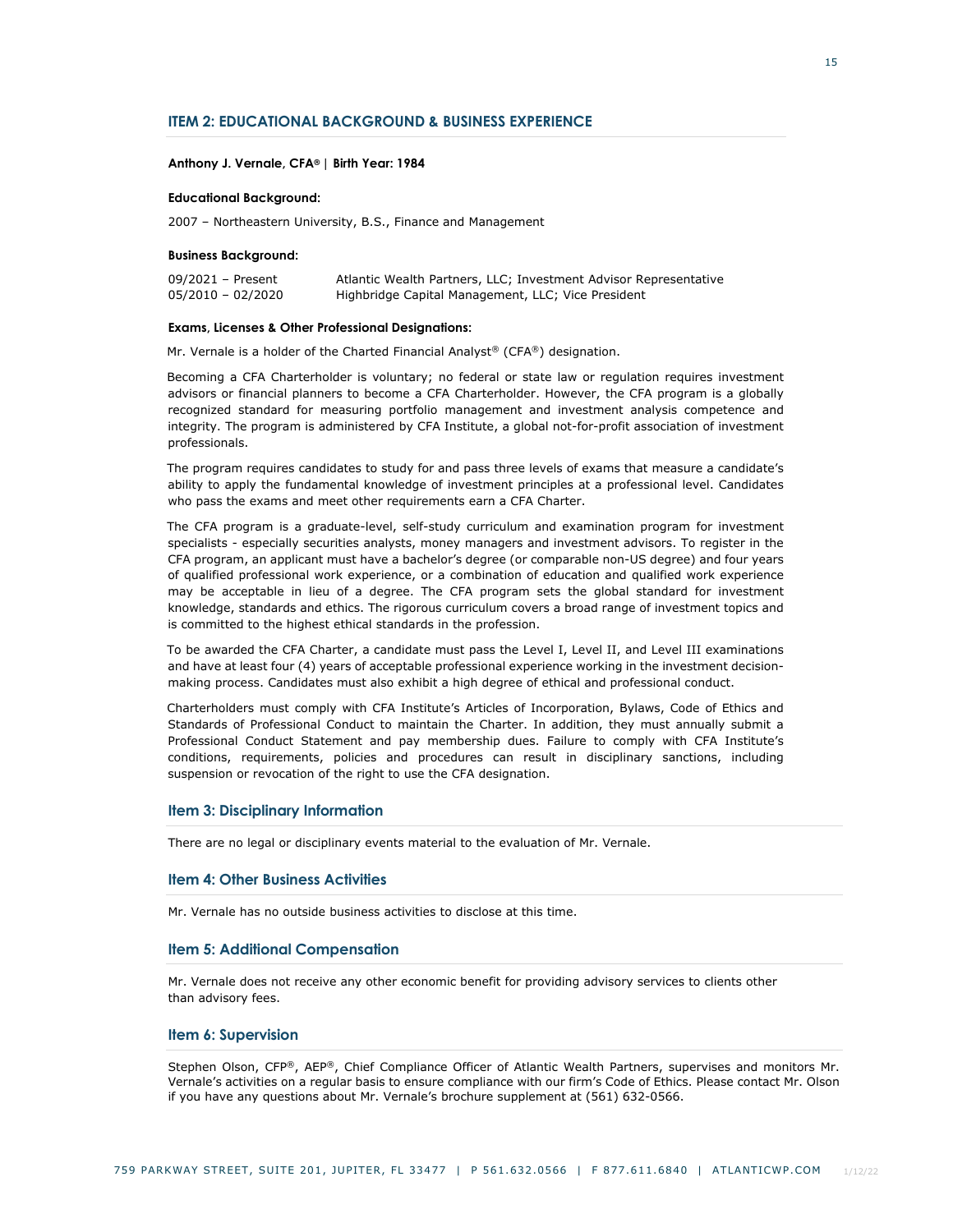

Part 2B of Form ADV: Brochure Supplement March 21, 2022

# **KYLE KNOPP**

759 PARKWAY STREET, SUITE 201, JUPITER, FL 33477 P 561.632.0566 | F 877.611.6840 www.atlanticwp.com

# **Firm Contact:**

STEPHEN T. OLSON Founder and Managing Principal

his ADV Part 2B ("brochure supplement") provides information about Kyle Knopp that supplements Atlantic Wealth Partners, LLC's ("Atlantic Wealth Partners") Form ADV Part 2A ("brochure"). You should have received a copy of that brochure. Please contact us at (561) 632-0566 if you did not receive a copy of the firm's brochure or if you have any questions about the contents of this brochure supplement. T

Additional information about Kyle Knopp is available on the SEC's website at www.adviserinfo.sec.gov. The searchable IARD/CRD number for Kyle Knopp is 6678809.